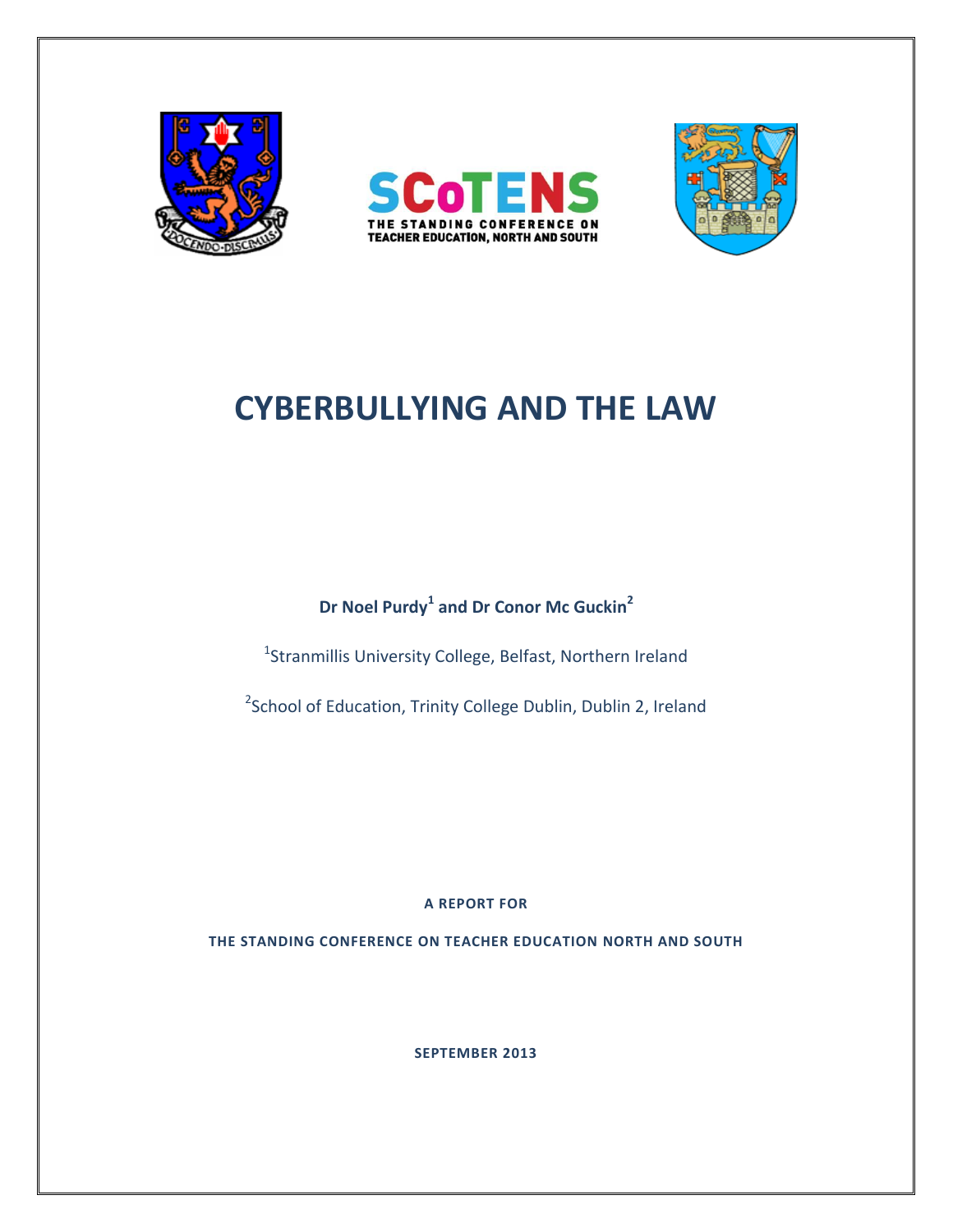# TABLE OF CONTENTS

# <span id="page-1-0"></span>**DISCLAIMER**

While the review of the current legislation in Northern Ireland and the Republic of Ireland is intended to provide a descriptive context, it should be noted that this is an academic research report and does not represent legal guidance. Should you require specific legal information in relation to a particular case, you should take legal advice from the appropriate authority.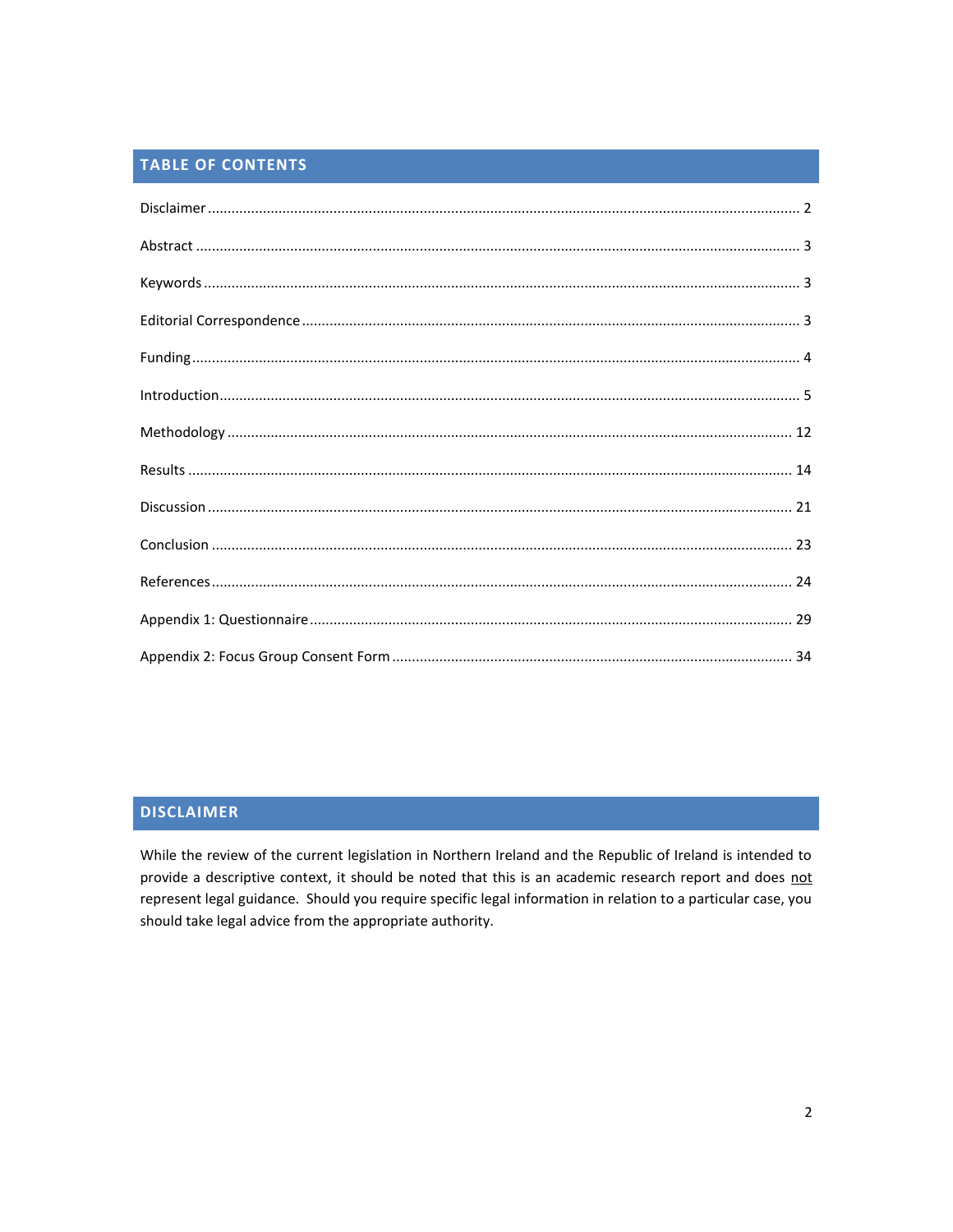## <span id="page-2-0"></span>**ABSTRACT**

This study set out to explore the current legislation in Northern Ireland and the Republic of Ireland with regard to cyberbullying, and in particular to explore the legal responsibilities of schools, critically considering current government policy in both jurisdictions, before examining what schools are currently doing to counter this growing issue. A mixed methodological approach incorporating both quantitative and qualitative data collection and analysis was utilized. A staged process began with qualitative analysis of focus group discussions (hosted at Stranmillis University College, Belfast and Trinity College, Dublin) involving experienced primary and post-primary teachers and principals, followed by questionnaires sent to primary and post-primary school principals (n=143 completed: achieved rate = 28.6%) which provided a descriptive overview of knowledge and attitudes as well as the experiences of staff in a representative sample of schools in both jurisdictions. The study highlights a previously unreported level of frustration on the part of school leaders in both Northern Ireland and the Republic of Ireland in their struggle to deal with the growing and very complex problem of cyberbullying, especially in the absence of clear and up-todate guidance from respective government departments. Confusion surrounding the legal responsibilities of schools was common in both jurisdictions. Rather than relying on evidence-based strategies and procedures proposed by government, school leaders are resorting to *ad hoc* solutions, at best consulting neighbouring schools, while trying to unravel intricate webs of interpersonal online aggressive acts, many of which have taken place outside of school and outside of school hours. The report makes a number of recommendations in relation to the development and dissemination of training and resources for schools in both jurisdictions, but concludes with an urgent call on government to provide the legal and policy framework which will guide school leaders out of the "cloud of uncertainty" and towards clarity of understanding and effective responses to cyberbullying in schools throughout Northern Ireland and the Republic of Ireland.

#### <span id="page-2-1"></span>**KEYWORDS**

Cyberbullying, schools, law, teachers, Northern Ireland, Republic of Ireland

# <span id="page-2-2"></span>**EDITORIAL CORRESPONDENCE**

Dr Noel Purdy, Head of Education Studies, Stranmillis University College, Belfast, BT9 5DY.

Telephone: 00 (44) 2890384305, Fax: 00 (44) 2890664423, E-mail: n.purdy@stran.ac.uk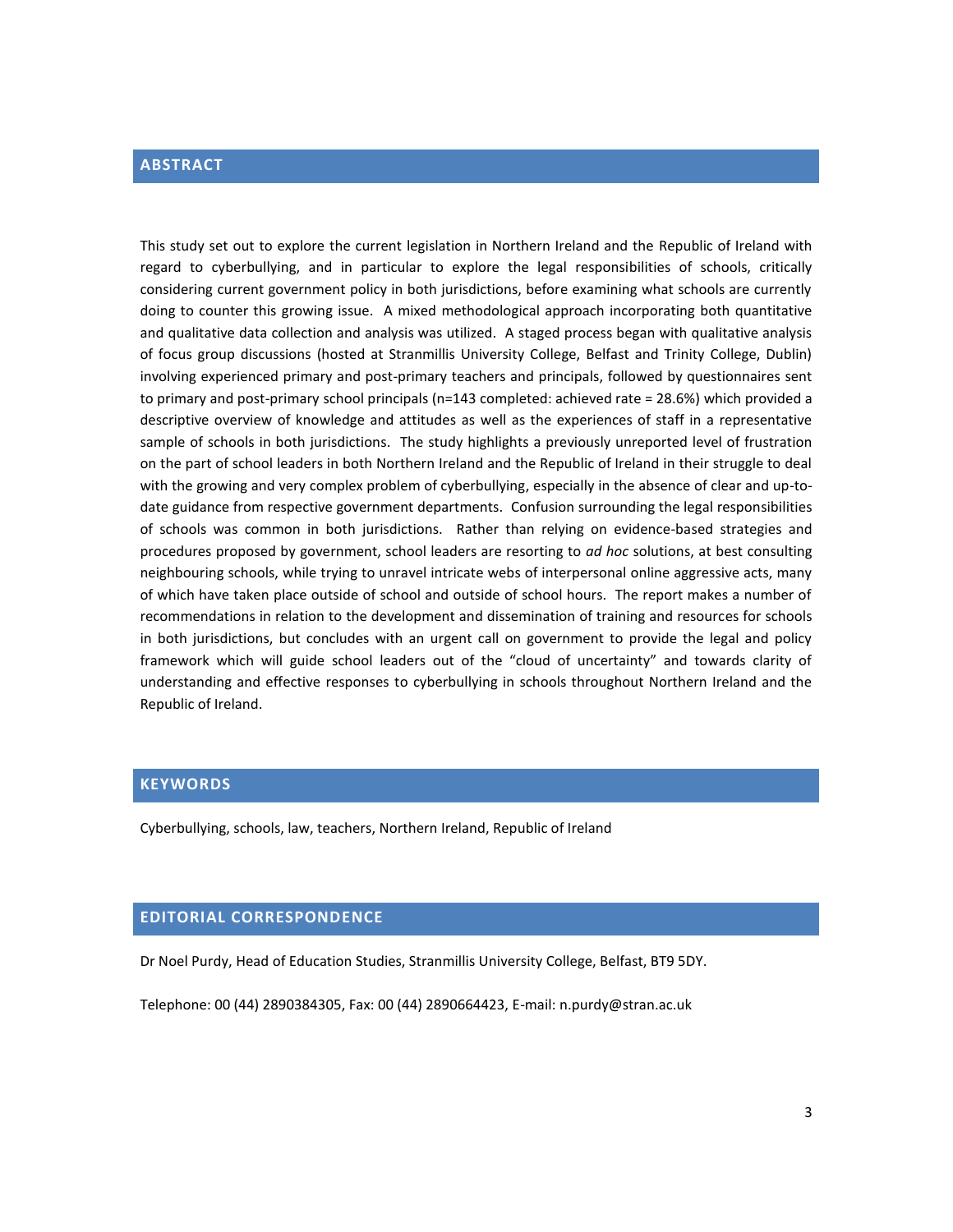# <span id="page-3-0"></span>**FUNDING**

Seed funding (£4000) for this research was provided by the Standing Conference on Teacher Education North and South (SCoTENS).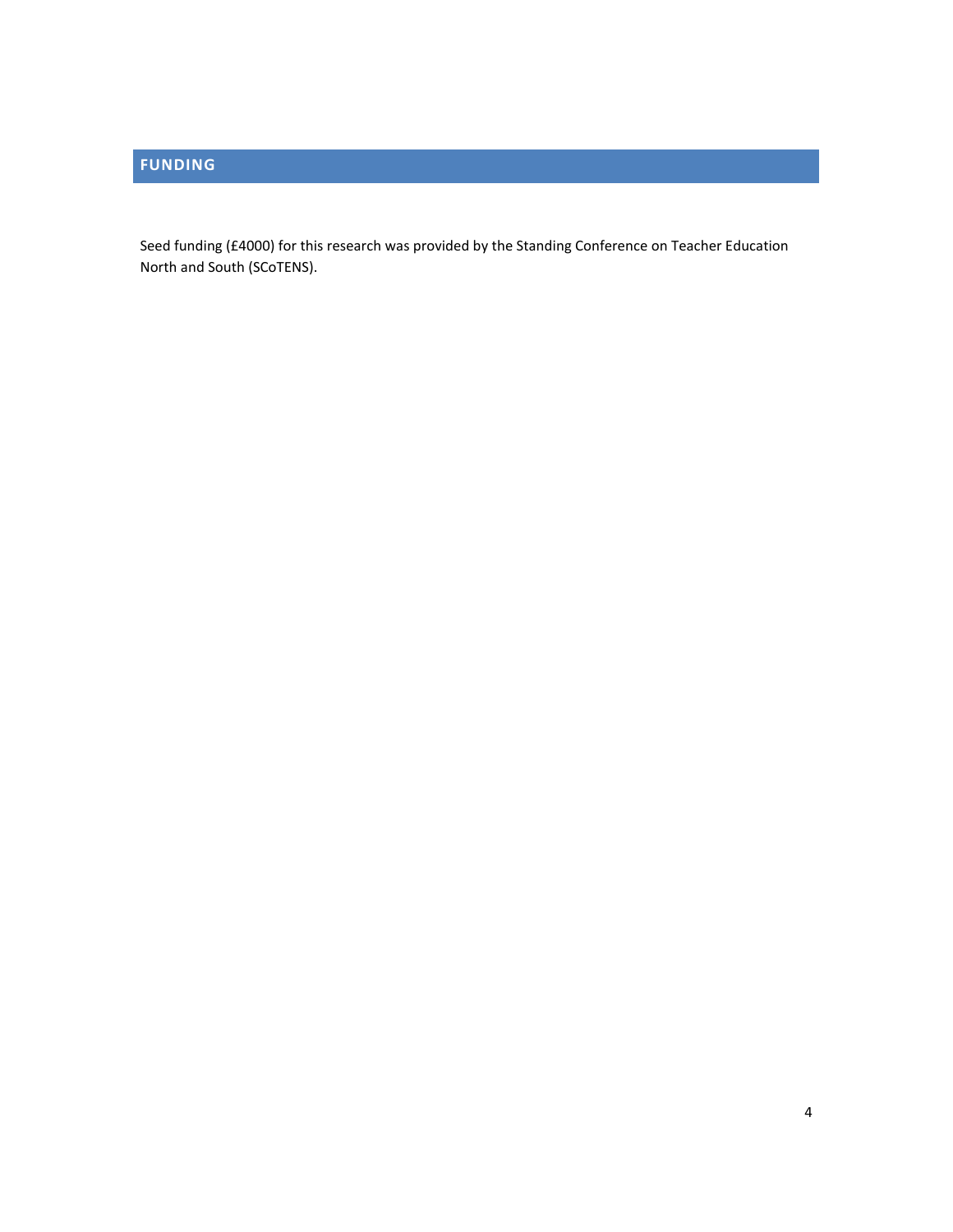# <span id="page-4-0"></span>**INTRODUCTION**

The right to an education free from harassment is enshrined in the United Nations Convention on the Rights of the Child (1989). One form of harassment that directly affects the educational, psychological, social, and emotional development of children and young people is involvement in bully/victim problems. Bullying is an international problem (see Smith et al., 1999). It is also a local problem, in both Northern Ireland and the Republic of Ireland (Mc Guckin, 2013; Mc Guckin & Corcoran, 2013; Mc Guckin, Cummins, & Lewis, 2013). Whilst much focus is rightly on traditional, or face-to-face (f2f) bullying (McGuckin, Cummins, & Lewis, 2010), attention has recently been directed to other, less researched areas (e.g., disablist bullying: Purdy & Mc Guckin, 2011), as well as emerging areas, such as alterophobia – prejudice directed towards members of "alternative" sub-cultures (Minton, 2012). While the prevalence and effects of f2f bully/victim problems are well known (Rigby & Smith, 2011) and intervention and prevention programmes are well advanced (Farrington & Ttofi, 2009), there is an emerging form of bullying that has required detailed investigation and understanding – cyberbullying.

In recent years the Internet and information and communication technologies (ICT) have had an increasingly important impact on our everyday lives (Cross et al., 2009). Use is now thoroughly embedded in children's daily lives (Livingstone et al., 2011) and electronic communication is viewed by many children and adolescents as essential for their social interaction (Kowalski, Limber, & Agatston, 2008). Whilst we have an understanding of the very real and positive uses of the technologies (Costabile & Spears, 2012), there is a concerted effort to understand the obviously negative aspects of these new and emerging media for post-modern relationships.

Many cross-national policies (e.g., Välimäki et al., 2013) and recent research efforts (e.g., Völlink, Dehue, & Mc Guckin, 2014; Smith & Steffgen, 2013; Mora-Merchan & Jäger, 2010; COST Action IS0801 [http://sites.google.com/site/costis0801], CyberTraining [http://cybertraining-project.org], Cybertraining for Parents [http://cybertraining4parents .org/aboutct4p]) have added greatly to our understanding of this issue. Detailed knowledge regarding the issues that confront schools on a daily basis in respect of cyberbullying is also gradually emerging. Despite the obvious benefits of new technology (e.g., access to information, entertainment and leisure, creative outputs, social contact, development of ICT skills: Costabile and Spears, 2012), of particular concern to schools are the negative consequences of the technology and the characteristics of cyberbullying that distinguishes it from f2f bullying – for example, flame mail, pictures / video clips, SMS messages, and anonymity (Juvonen & Gross, 2008). Indeed, in contrast to f2f bullying, cyberbullying can take place 24/7, can take place outside schools, can be anonymous, and can have a (potentially) worldwide (Internet) audience (Dooley, Pyżalski, & Cross, 2009). Given these differences, the typical "whole school approach" (Rigby, Smith, & Pepler, 2004) for addressing traditional f2f bully/victim problems in educational contexts (Samara & Smith, 2008) is considered insufficient for dealing with this newest form of bully/victim problems (del Rey, Elipe, & Ortega, 2012).

When discussing cyberbullying, the predominant issue that school principals refer to is the issue of the law, and to what extent the school has a duty of care in cases of cyberbullying, where, for example, the actual bullying behavior may be occurring outside of the school premises. Using responses to surveys and focus groups, this project explores the knowledge, attitudes, and perceptions of school principals and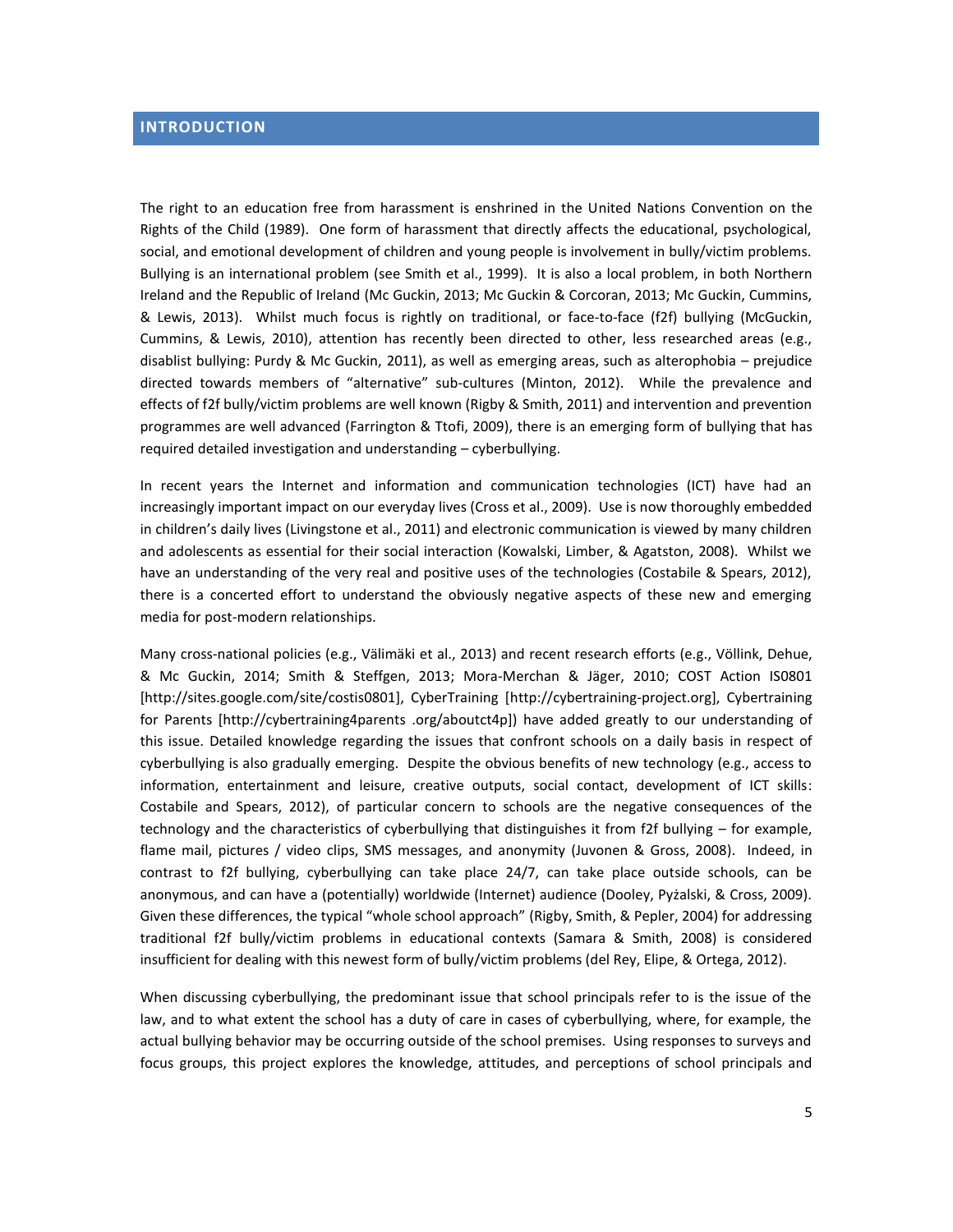teachers from Northern Ireland and the Republic of Ireland regarding cyberbullying and the legal issues that emanate from the problem. Prior to presenting the methodology and results of the research, we present an overview of the definition of cyberbullying, as reported by the academic and research community, as well as the definition provided by quasi legal documents and advice guidelines in both jurisdictions. Whilst the issue of bully/victim problems is not directly addressed by legislation, in so far as the key words do not appear, schools are entrusted to provide proper care for students in terms of their general welfare and not just their academic achievement. When dealing with bully/victim problems, schools should have adequate policies and procedures in place to deter such behaviour, and should act properly and promptly in addressing incidents when it does happen (Mc Guckin & Lewis, 2008). Furthermore, in addressing such issues, schools should act according to fair procedures. For the purposes of the work represented in this project, a detailed and exhaustive review of the legislative canon would not be useful. For a detailed review of the Irish legislation related to bully/victims and schools, Smith (2013) presents a more detailed review, including case examples. There is currently (to our knowledge) no such comprehensive published resource in Northern Ireland, with the exception of two brief guides offered by the Northern Ireland Anti-Bullying Forum (NIABF, 2011a,b). Similarly, an exhaustive review of the actions taken by the Departments of Education, the community and voluntary sectors, and academic research findings (e.g., nature, incidence, correlates, intervention, prevention) in both jurisdictions is beyond the scope of the current report. For salient and detailed reviews of such work, the reader is guided to Stevens and O'Moore (2013).

#### *DEFINING CYBERBULLYING*

In an academic context, there is a strong consensus in the research community that bullying is a form of social aggression (Björkqvist, Ekman, & Lagerspetz, 1982), which is characterised by three major criteria: intent to cause harm; repetition of the behaviour over a period of time, and; an imbalance of power between the victims and the bullies (e.g., Olweus, 1993; O'Moore & Minton, 2004; Rigby, 2002). O'Moore and Minton (2004) extend this by arguing that just one particularly severe incident which contributes to an on-going sense of intimidation can constitute bullying.

Although there are similarities between traditional (f2f) bullying and cyberbullying (DeHue, Bolman, & Völlink, 2008; Langos, 2012), there is no consensus as yet regarding a definition for cyberbullying. This is due to the fact that bullying in a cyber context involves a number of different elements to bullying in a real world setting. Although Langos (2012) argues that the main elements of traditional bullying (i.e., repetition, power imbalance, intention, and aggression) also pertain to cyberbullying, it is clear that these elements can take on a different role in cyber space.

Vandebosch, Van Cleemput, Mortelmans, and Walrave (2006) argue that it is not essential that aggression be repeated on the part of the bully in order for it to constitute cyberbullying. For instance, content created or shared just once by the cyberbully can remain online over time, and therefore can be viewed or shared by those who witness the content. In such an instance, the repetition is characterised by the number of witnesses as opposed to the number of actions on the part of the cyberbully.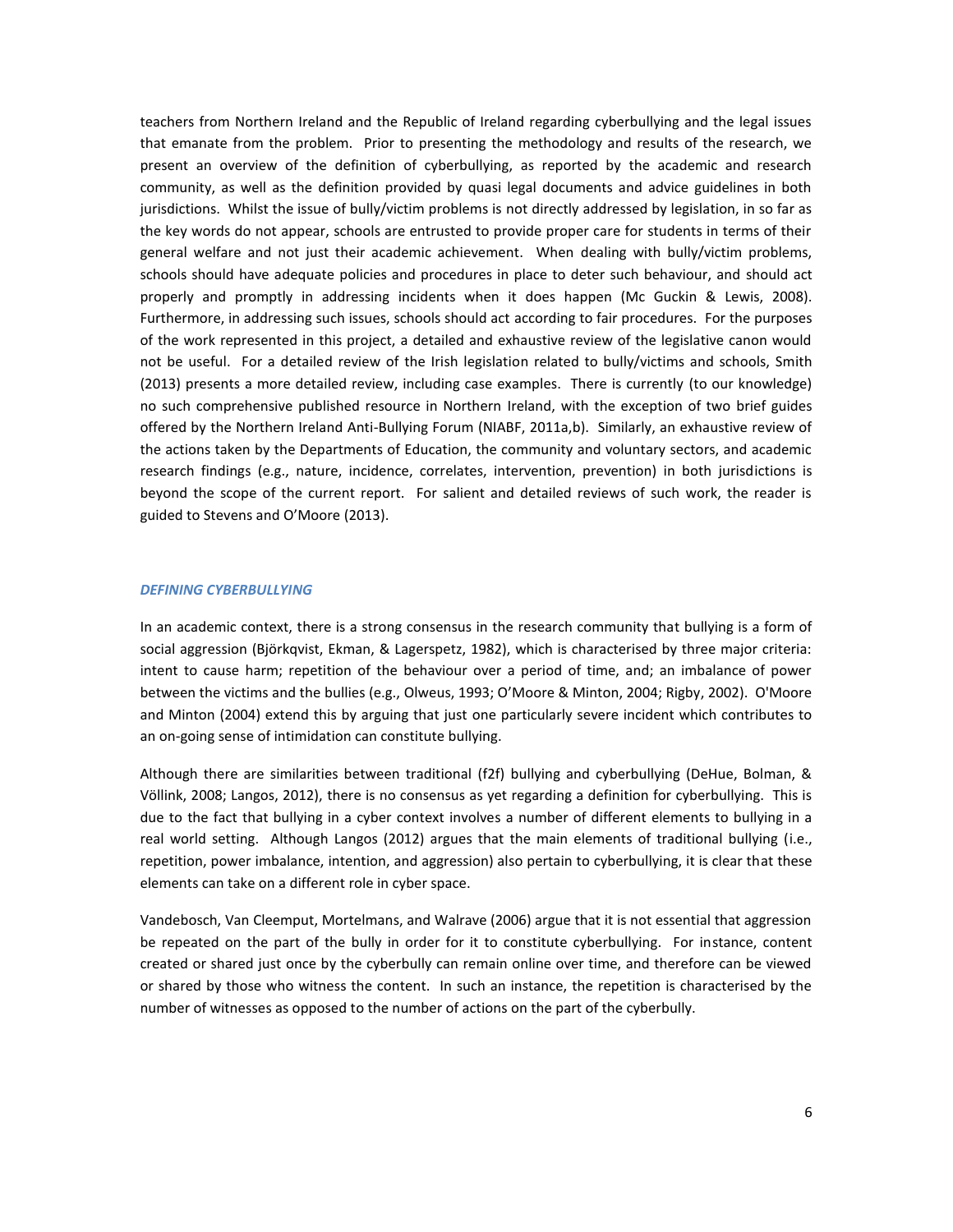Additionally, the power imbalance in cyberspace is somewhat less clear than in the real world. Although in cases of traditional bullying, power can take the form of physical size, in the cyber world power may be constituted by the capacity to hide one's identity (Vandebosch et al., 2006). It is somewhat more difficult to remain anonymous in instances of traditional bullying. Moreover, unlike cases of traditional bullying where a victim could often seek refuge at home at the end of the school day and where the number of potential bystanders is limited, with regard to cyberbullying, a victim can be attacked in any location at any time of the day or night (O'Moore & Minton, 2009), and furthermore there is the potential for a very large audience to be exposed to the cyberbullying content (Kowalski et al., 2008). As a result of these distinguishing traits, it is necessary to create a separate definition for cyberbullying.

Perhaps the most comprehensive definition of cyberbullying to date is that provided by Tokunaga (2010). Analysing and building upon existing definitions (Belsey, 2006; Juvonen & Gross, 2008; Li, 2008; Patchin & Hinduja, 2006; Slonje & Smith, 2008; Smith, et al., 2008; Willard, 2007; Ybarra & Mitchell, 2004), Tokunaga (2010) defines cyberbullying as " . . . any behavior performed through electronic or digital media by individuals or groups that repeatedly communicates hostile or aggressive messages intended to inflict harm or discomfort on others" (p. 278). Therefore, it seems that in order for behaviour to meet the criteria for cyberbullying, it must be communicated using electronic media, it must be repeated, it must be aggressive in nature, and it must be carry intent to cause harm to the recipient.

The Northern Ireland Anti-Bullying Forum (NIABF) defines bullying as the "repeated use of power by one or more persons intentionally to harm, hurt or adversely affect the rights and needs of another or others". It further defines cyberbullying as "bullying through the use of modern technology such as computers and mobile phones." (NIABF, 2011a).

Similarly, in the Republic of Ireland, the Department of Education and Skills' recent "Action Plan on Bullying" (DES, 2013, p. 25) cites O'Moore's (2012) definition of cyberbullying as "an extension of traditional bullying with technology providing the perpetrator with another way to abuse their target."

#### *BULLYING AND CYBERBULLYING IN NORTHERN IRELAND: RELEVANT LEGISLATION*

In terms of the management of bully/victim problems in schools, legislation was introduced in Northern Ireland in 2003 (The Education and Libraries [Northern Ireland] Order 2003) which requires all schools to have a specific standalone anti-bullying policy (specifically Articles 17, 18 and 19). The implementation of this new legislation and accompanying guidance from DENI should serve to copper-fasten Mc Guckin and Lewis' (2008) finding that, even in the absence of legislation, the vast majority of schools were proactive in the management of such problems.

Article 17 of the Order relates to the 'Welfare and Protection of Pupils' and places a statutory duty upon Boards of Governors to safeguard and promote the welfare of registered pupils at the school at all times when the pupils are on the premises of the school; or in the lawful control or charge of a member of the staff of the school. Accompanying guidance (DENI, 2003,§4) states that pupil welfare embraces all aspects of pastoral care, child protection, pupil behaviour, health and well-being, safety, and security. The guidance also reflects that this new duty makes explicit an implied duty of care which is already exercised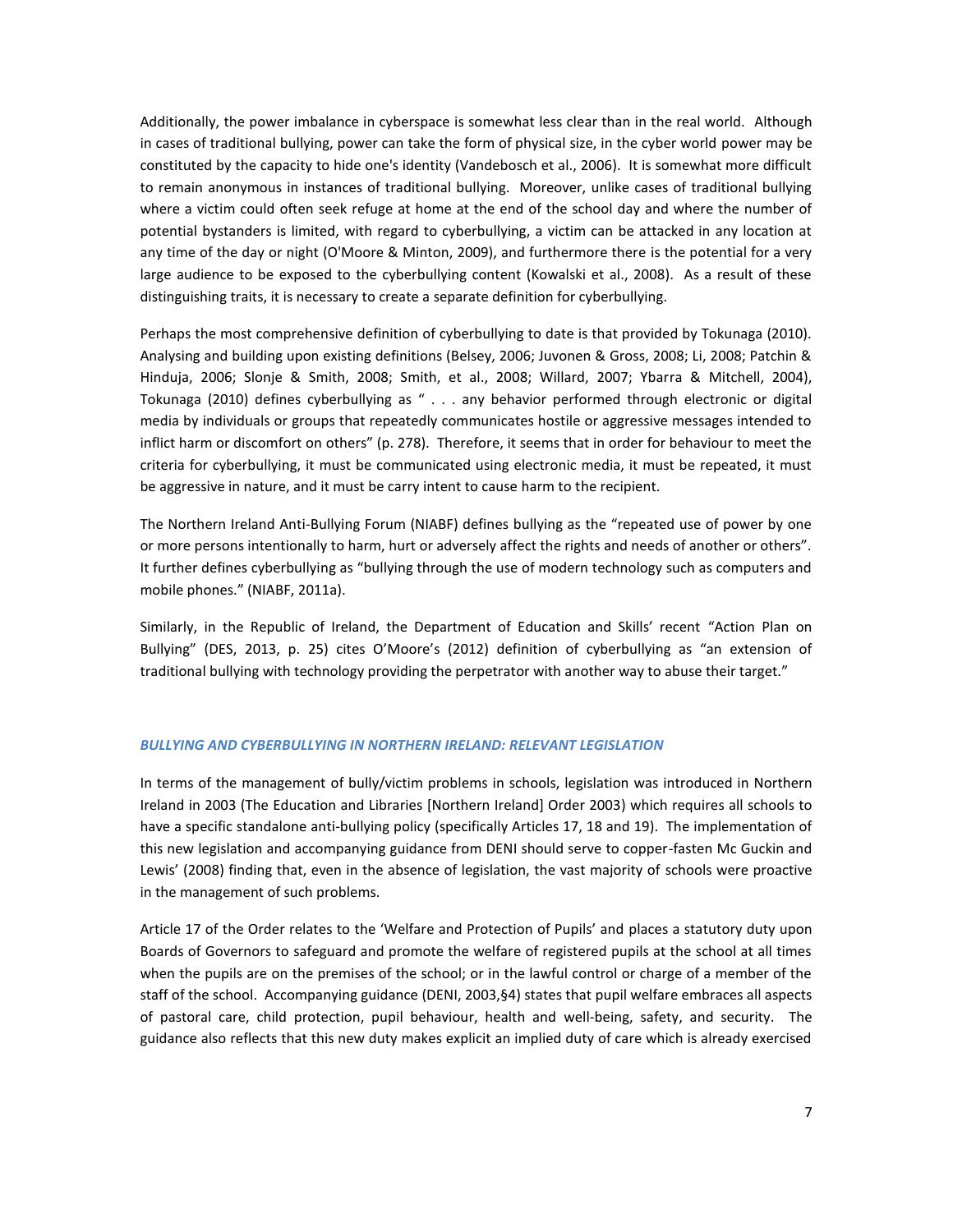by school managers and provides Boards of Governors with the legal basis for taking an active interest in all aspects of a school's activities that promote pupil welfare (DENI, 2003,§3).

Article 18 of the Order relates to 'Child Protection Measures' and requires the Boards of Governors of all grant-aided schools to ensure that they have a written child protection policy. This policy must reflect any guidance issued by DENI, the Education and Library Board where the school is located and where appropriate, the Council for Catholic Maintained Schools (CCMS). The Board of Governors is required to determine the measures to be taken by all persons associated with the school to protect pupils from abuse and to review these measures from time to time. "Abuse", as defined in the legislation, includes sexual abuse and abuse causing physical or mental harm to a child. In 1999, DENI published a booklet entitled *Pastoral Care in Schools: Child Protection* - this remains the principle guidance issued by DENI in this area and contains advice and procedures for handling child protection issues in grant-aided schools in the province (DENI, 1999).

Article 19 of the 2003 Order amends Article 3 of the Education (Northern Ireland) Order 1998, which is the primary legislation dealing with school discipline / promoting positive behaviour. Article 19 places new duties upon the school, as follows: (i) the Board of Governors shall consult with registered pupils and their parents before making or revising the school's disciplinary policy, (ii) the Principal shall determine measures to be taken to prevent all forms of bullying among pupils, and (iii) the Principal shall consult with registered pupils and their parents before deciding upon measures to encourage good behaviour and to prevent bullying. Accompanying guidance (DENI, 2003,§14 and 15) recommends that all schools will need to be satisfied that their current discipline / promoting positive behaviour policy deals with the prevention of bullying in a sufficiently clear and robust way to satisfy this legal requirement. Any revision of existing school disciplinary / promoting positive behaviour polices must be preceded by a consultation exercise with registered pupils and their parents.

As well as the Articles within the 2003 Order, DENI (2007) issued a circular in relation to the acceptable use of the Internet and digital technologies in schools. This quasi-legal circular re-emphasised that Boards of Governors of grant-aided schools have a duty to safeguard and promote the welfare of pupils (Article 17) and to determine the measures to be taken at the school to protect pupils from abuse (Article 18), and that in the exercise of those duties, Boards of Governors must ensure that their schools have a policy on the safe, healthy, acceptable, and effective use of the Internet and other digital technology tools. The Boards of Governors are also guided to ensure the active promotion of safe and acceptable working practices for all staff and pupils – a measure that will serve to reassure parents and guardians. The circular contains a section on child protection, bullying, and harassment - with specific advice on dealing with cyberbullying incidents. The guidance also has sections relating to management responsibilities in school, best practice codes for safe Internet use, Internet safety education for people using school ICT resources and information on social software, including Internet chat rooms, instant messaging technology and social networks. As with the iterative development and implementation of any good policy, it is also pointed out that it is essential that school policy and practices be kept under frequent review as new challenges, threats, and legal requirements emerge regularly. This is made explicit in terms of the statutory duty under Article 18 and the need to revise child protection policies to ensure that they reflect recent DENI guidance on this issue.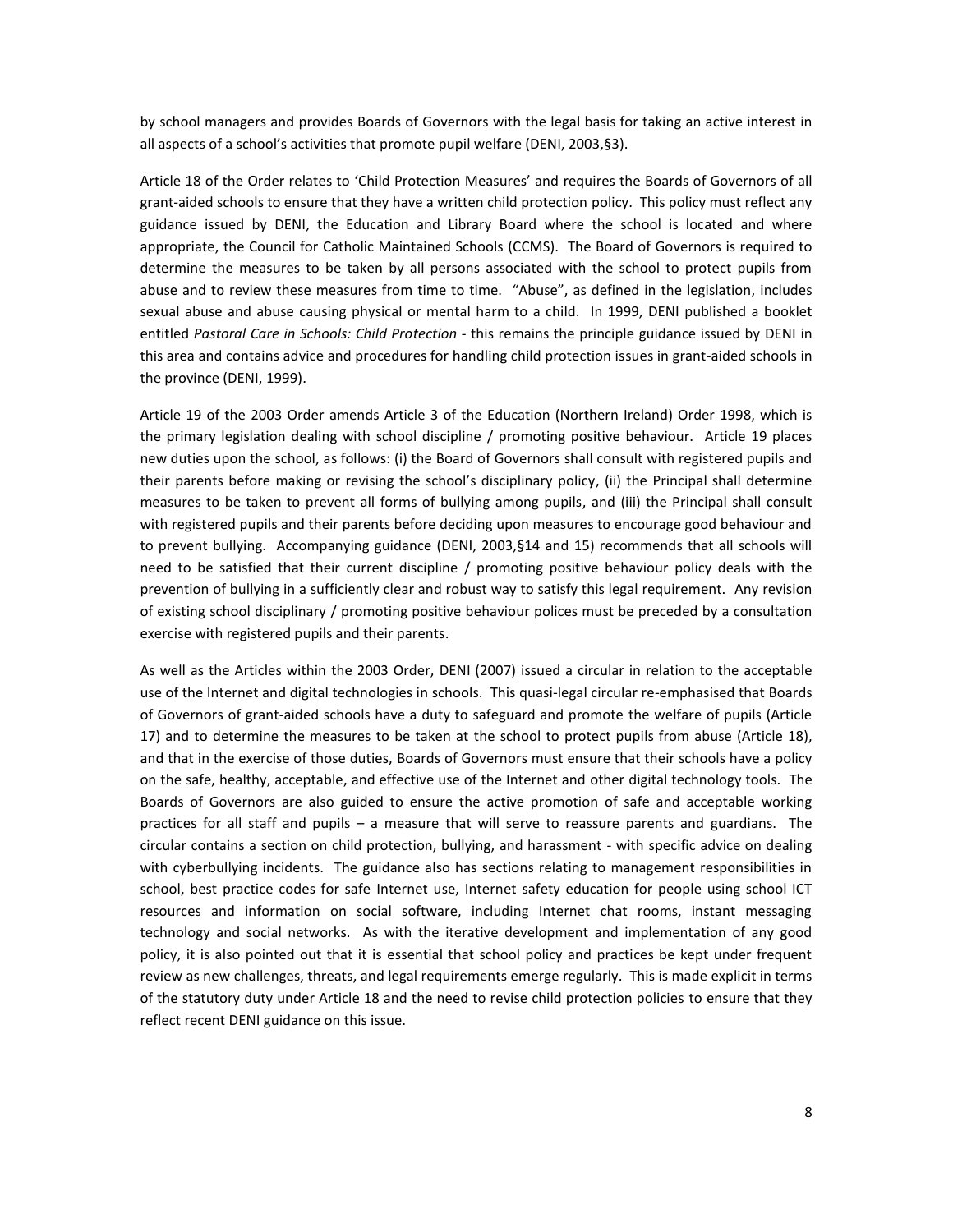In terms of criminal law, there are three pieces of legislation which may provide protection from cyberbullying: (i) Protection from Harassment (Northern Ireland) Order 1997, (ii) Malicious Communications (Northern Ireland) Order 1988, and (iii) The Communications Act 2003.

While the Protection from Harassment (Northern Ireland) Order 1997 was passed following concern that stalking was not well dealt with under existing legislation, the Act goes beyond the issue of stalking and covers harassment in a wider sense. Section 3(1) of the Order states that it is unlawful to cause harassment, alarm or distress by a course of conduct and states that "A person shall not pursue a course of conduct - (a) which amounts to harassment of another; and (b) which he knows or ought to know amounts to harassment of the other." In terms of dealing with perpetrators of harassment, Article 4 provides that a person guilty of an offence of harassment under Article 3 shall be liable, on summary conviction, to imprisonment for a term not exceeding six months, or a fine not exceeding £5000, or both. The legislation provides that a civil claim may also be brought by a victim in the High Court or County Court and that damages may be awarded for any anxiety caused by harassment and any financial loss resulting from harassment. The court may also grant a restraining order which shall prohibit the defendant from pursuing any further conduct which amounts to harassment or will cause a fear of violence. If without reasonable excuse the defendant does anything which breaches the court order this will amount to a criminal offence and the defendant shall be liable, on summary conviction, to imprisonment for a term not exceeding six months, or a fine not exceeding £5000, or both.

Under the Malicious Communications (Northern Ireland) Order 1988 it is an offence to send an indecent, offensive or threatening letter, electronic communication or other article to another person with intent to cause distress or anxiety. Under Section 43 of the Telecommunications Act 1984 it is a similar offence to send a telephone message which is indecent, offensive or threatening. Both offences are punishable with up to six months imprisonment and/or a fine not exceeding £5000.

The most recent piece of legislation relevant to the issue of cyberbullying, the Communications Act 2003, deals specifically with the improper use of a public electronic communications network. Section 127 of the Act provides as follows: 1. A person is guilty of an offence if he - (a) sends by means of a public electronic communications network a message or other matter that is grossly offensive or of an indecent, obscene or menacing character; (b) causes any such message or matter to be so sent. 2. A person is guilty of an offence if, for the purpose of causing annoyance, inconvenience or needless anxiety to another, he - (a) sends by means of a public electronic communications network, a message that he knows to be false; (b) causes such a message to be sent; or (c) persistently makes use of a public electronic communications network. A person guilty of an offence under this section shall be liable, on summary conviction, to imprisonment for a term not exceeding six months or to a fine not exceeding £5000, or to both. Section 127 was invoked in the jailing of a man from Chorley, Lancashire, in relation to comments he made on Facebook regarding April Jones.

#### *BULLYING AND CYBERBULLYING IN THE REPUBLIC OF IRELAND: RELEVANT LEGISLATION*

While there is no specific law dealing with school-related cyberbullying in the Republic of Ireland, there are a number of criminal law and education law provisions, and guidelines given to schools, which implicitly include these behaviours. A number of publications issued by the Office of Internet Safety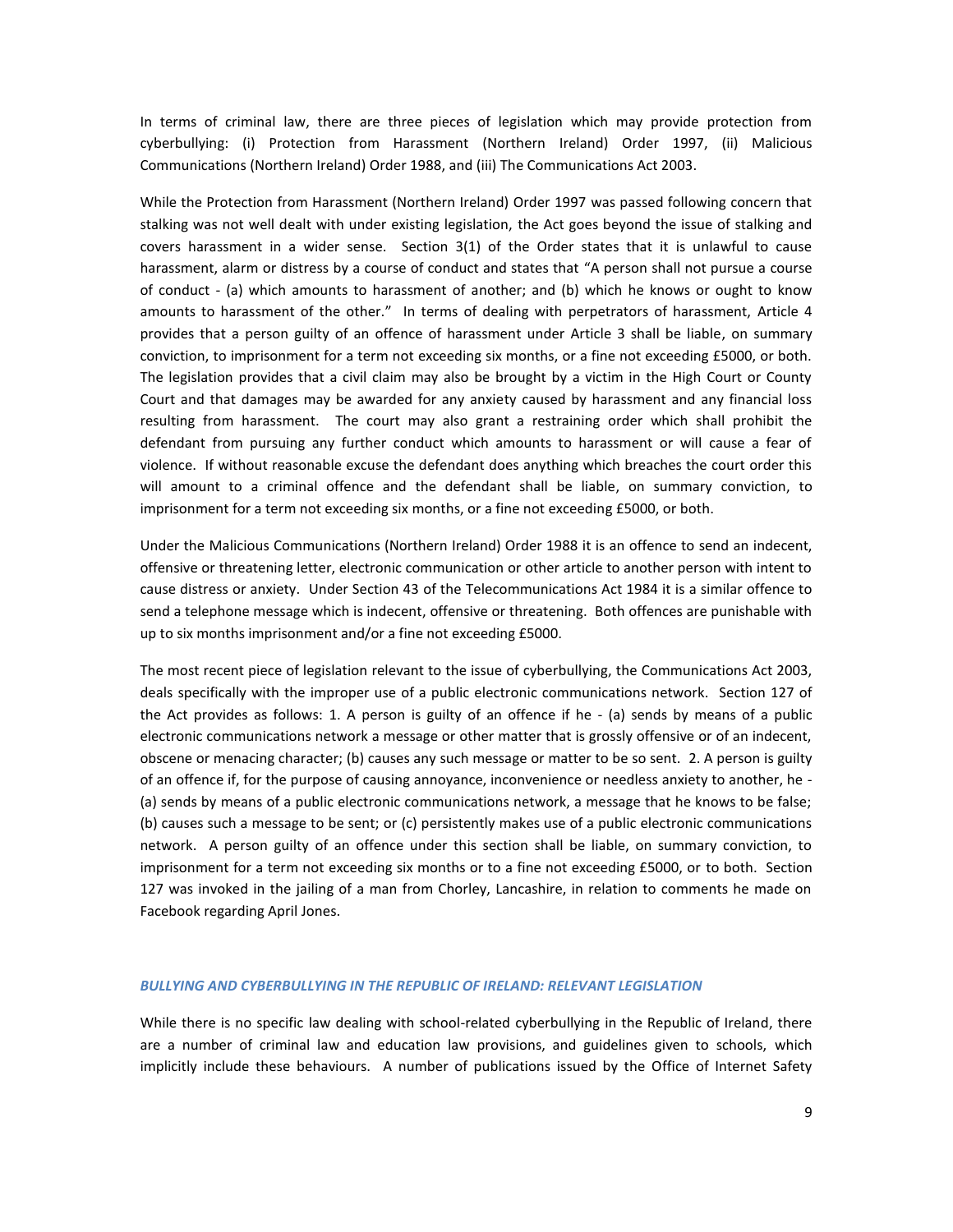explicitly include the behaviours (e.g., OIS, 2008, 2012). As well as the information provided below, the interested reader should also consult Department of Education documents such as: *Guidelines on Countering Bullying Behaviour in Primary and Post-Primary Schools* (Department of Education, 1993), the *Action Plan on Bullying* (DES, 2013), and *Circular letter M18/99: Guidelines on Violence in Schools: Intended for Post-Primary Schools* (Department of Education and Science, 1999). Also of interest should be: The Disability Act (2005), The Defamation Act (2009), The Education for Persons with Special Educational Needs Act (2004), and the Equal Status Acts (Government of Ireland: 2000-2008).

Two articles in the Constitution of Ireland are also of relevance when discussing bully/victim problems. Article 42 deals with education and asserts that the family is ". . . the primary and natural educator of the child . . . " (Article 42.1-2.). Thus, regardless of where the child is educated, the State ". . . as guardian of the common good . . . " requires that the child receive ". . . a certain minimum education, moral, intellectual and social". (Article 42.3). Article 40 is also relevant to a discussion of bully/victim problems in that it deals with the personal rights of the citizen, including the right to a good name.

Under Criminal Law, remedy may be pursued under the Criminal Damage Act 1991. Three particular parts of the Act are pertinent to any discussion regarding bully/victim problems. Whilst Section 2 relates to damaging property, Section 3 relates to the threat to damage property. However, in relation to cyberbullying, Section 5 is of interest - the unauthorized accessing of data. Section 5(1) states that a person who ". . . without lawful excuse . . . " operates a computer: (a) within the State with intent to access any data kept either within or outside the State, or (b) outside the State with intent to access any data kept within the State, shall, whether or not he accesses any data, be guilty of an offence. On summary conviction, that person can be fined, imprisoned for up to 3 months, or both. Whilst there are obvious interpretations here with regard to computer hacking, this legislation could relate to cyberbullying.

In addition, the Non-Fatal Offences Against the Person Act 1997 details offences that are related to bully/victim problems: (a) assault: Sections 2(1), 2(2), and 2(3), (b) assault causing harm: Sections 3(1) and 3(2), (c) causing serious harm: Sections 4(1) and 4(2), (d) threats to kill or cause serious harm: Sections 5(1) and 5(2), (e) coercion: Sections 9(1), 9(2), and 9(3), and (f) harassment: Sections 10(1), 10(2), and 10(3). For this discussion, the latter of these offences is of particular importance. Section 10(1) states that "Any person who, without lawful authority or reasonable excuse, by any means including by use of the telephone, harasses another by persistently following, watching, pestering, besetting or communicating with him or her, shall be guilty of an offence." Section 10(2) states that a person harasses another when: (a) he or she, by his or her acts intentionally or recklessly, seriously interferes with the other's peace and privacy or causes alarm, distress or harm to the other, and (b) his or her acts are such that a reasonable person would realise that the acts would seriously interfere with the other's peace and privacy or cause alarm, distress or harm to the other. The punitive outcome under Sections 10(1) and 10(2) may be imprisonment, a fine, or both. Section 10(3) makes provision for a court to also, or as an alternative, decide ". . . that the person shall not, for such period as the court may specify, communicate by any means with the other person or that the person shall not approach within such distance as the court shall specify of the place of residence or employment of the other person."

Dealing specifically with telephones, Section 13(1) of the Post Office (Amendment) Act 1951 has been amended a number of times, including by the Communications Regulation (Amendment) Act 2007, Part 2.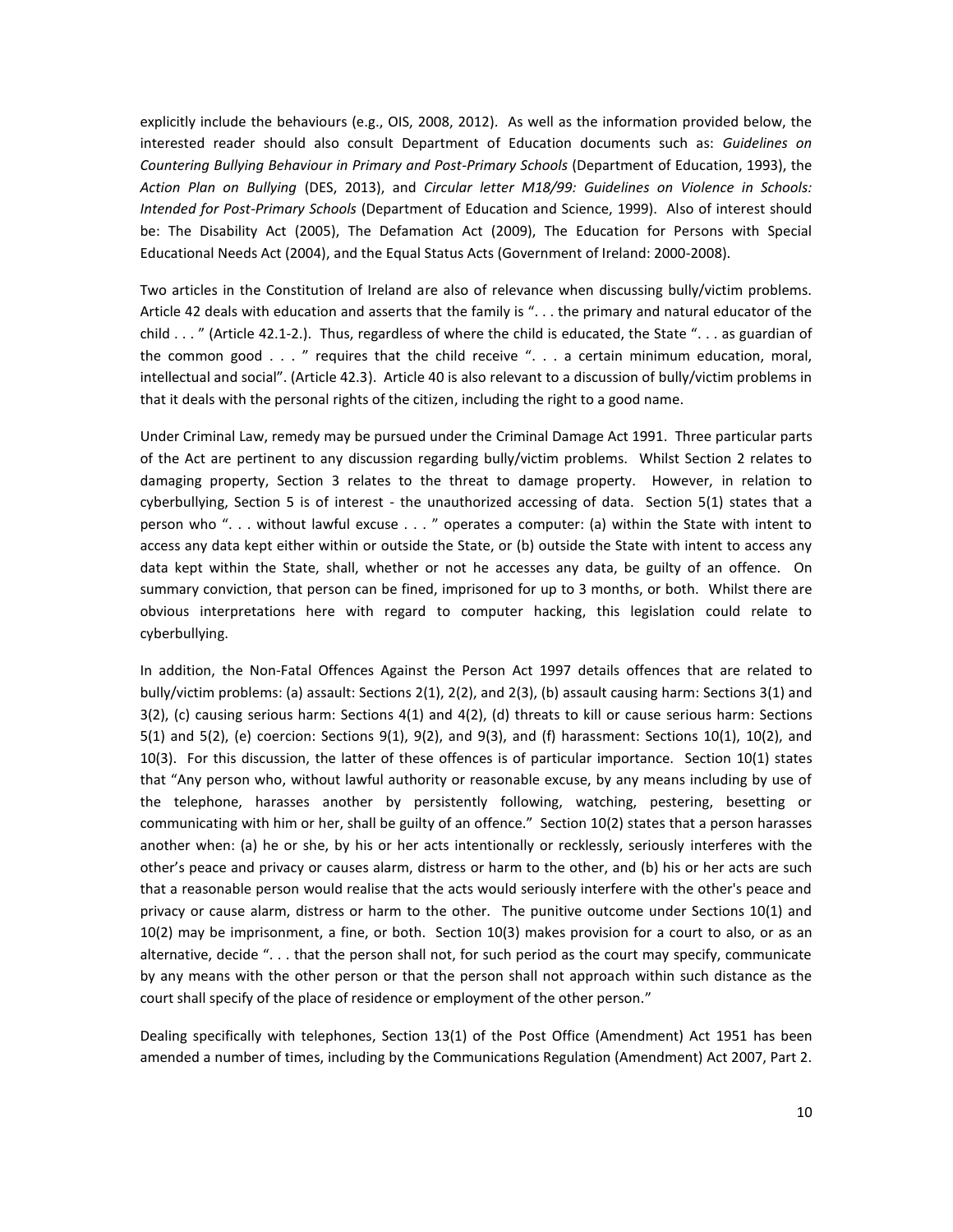A person commits an offence if they send (by telephone) any message that is knowingly false, grossly offensive, indecent, obscene or menacing, for the purpose of causing annoyance, inconvenience, or needless anxiety to another person, persistently without reasonable cause. Also included is the persistent making of telephone calls to another person without reasonable cause.

Under educational law, the Education Act 1998, as amended by the Education (Miscellaneous Provisions) Act 2007, deals with the regulation of the primary, post-primary, adult, and vocational education system in general. Section 9 of the Act outlines the general functions of a school, in that the school shall ". . .use its available resources ". . . to, among other things, ensure that the educational needs of all students are identified and provided for, and that the school promote the moral, spiritual, social and personal development of students, having regard to the characteristic spirit of the school. The Board of Management of the school has an important role to play in the overall governance of the school and adherence to legal issues (e.g., Sections 15 and 21). While there are no explicit provisions in the Act dealing specifically with bully/victim problems, Sections 28 (appeals / grievances) and 29 (suspension / exclusion) are important in considering issues that may arise from incidents of bullying.

As well as relating to the welfare of students, the Education (Welfare) Act 2000 also relates to attendance and non-attendance in schools, with such activities being coordinated by the National Educational Welfare Board. Section 23 provides for the need for a "code of behaviour" regarding the pupils registered at the school, in accordance with any guidelines issued by the National Educational Welfare Board (e.g., National Educational Welfare Board, 2008).

Most recently the Education (Welfare) (Amendment) (No. 2) Bill 2012 in the Republic of Ireland makes it the responsibility of the Board of Management of a school to record incidents of bullying, to implement anti-bullying procedures and to respond in writing to parents/guardians within five working days, outlining the response taken by the school. In this amendment, bullying behaviour is defined as "repeated, intentional aggression, verbal, psychological or physical, including by electronic forms of contact, conducted by an individual or group against others, against someone who is not able to defend himself or herself in that situation." (§2.1)

#### **CASE STUDY – CYBERSAFETY**

"And I spoke to a wee boy last week, just because I heard this second-hand, and he was playing a game online with another wee boy in P7, and he had used some inappropriate language. But it was only when I spoke to that wee boy that he sat back and actually thought that "Well, actually, I'm not sure who's at the other end when I'm speaking out loud and my voice can be heard. I actually don't know if it's just my mate or my mate and his parents, or is it somebody else?" (Primary Principal)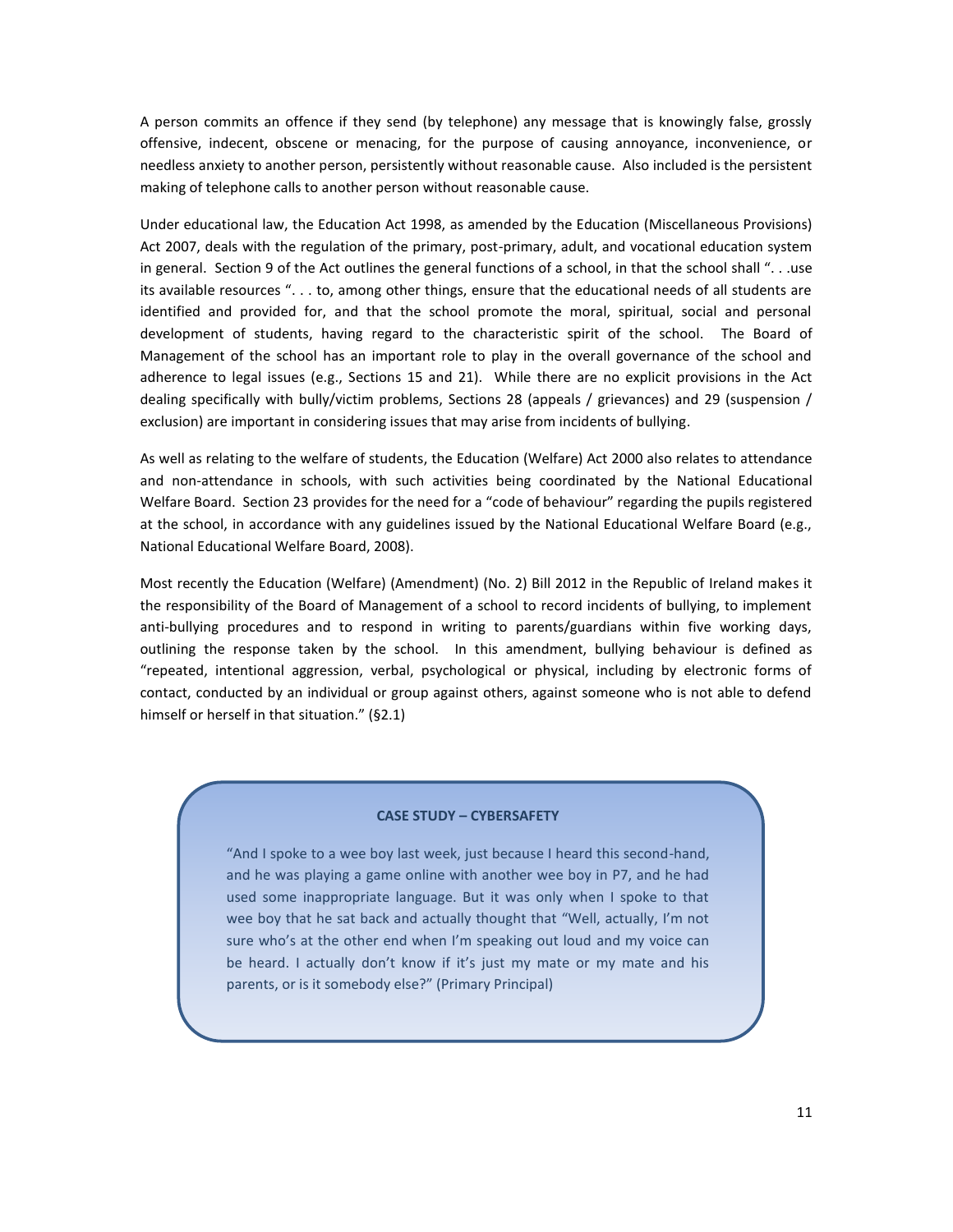<span id="page-11-0"></span>The research study set out to answer the following central research questions:

- 1. What is the current legislation in Northern Ireland and the Republic of Ireland with regard to cyberbullying?
- 2. What legal responsibility do schools in Northern Ireland and the Republic of Ireland have in dealing with incidents of cyberbullying?
- 3. What is the current government policy regarding dealing with cyberbullying in schools in Northern Ireland and the Republic of Ireland?
- 4. What are schools in Northern Ireland and the Republic of Ireland currently doing to address the issue of cyberbullying?

A mixed methodological approach incorporating both quantitative and qualitative data collection and analyses was utilized. A staged process began with qualitative analysis of focus group discussions, followed by questionnaires providing a descriptive overview of knowledge and attitudes, which served to supplement the qualitative data.

Two centres for education, one in each jurisdiction, were selected for recruitment of participants. Stranmillis University College provided the sample of educators from Northern Ireland. The School of Education at Trinity College, Dublin, provided the sample for the Republic of Ireland.

Two focus group interviews were conducted in Northern Ireland, the first comprising primary school principals and senior staff (n=4), the second comprising post-primary senior pastoral staff from both selective and non-selective schools (n=5). A senior barrister (Queen's Counsel) was also present at both Northern Irish focus groups. In the Republic of Ireland one focus group was conducted with a mix of primary and post-primary teachers (n=5). In addition paper questionnaires were sent to 125 primary and 125 post-primary schools in Northern Ireland and 125 primary and 125 post-primary schools in the Republic of Ireland. The sample was stratified according to geographical location, school management type and school size. In total there were 143 questionnaires returned, representing a response rate of 28.6%. Further detail of the sample is provided in Table 1 (below).

|          |                     |                   | Primary | Post-Primary |        |
|----------|---------------------|-------------------|---------|--------------|--------|
| Location | Northern Ireland    | Count             | 34      | 45           | 79     |
|          |                     | % within Location | 43.0%   | 57.0%        | 100.0% |
|          | Republic of Ireland | Count             | 33      | 31           | 64     |
|          |                     | % within Location | 51.6%   | 48.4%        | 100.0% |
| Total    |                     | Count             | 67      | 76           | 143    |
|          |                     | % within Location | 46.9%   | 53.1%        | 100.0% |

Table 1: Survey responses by phase and jurisdiction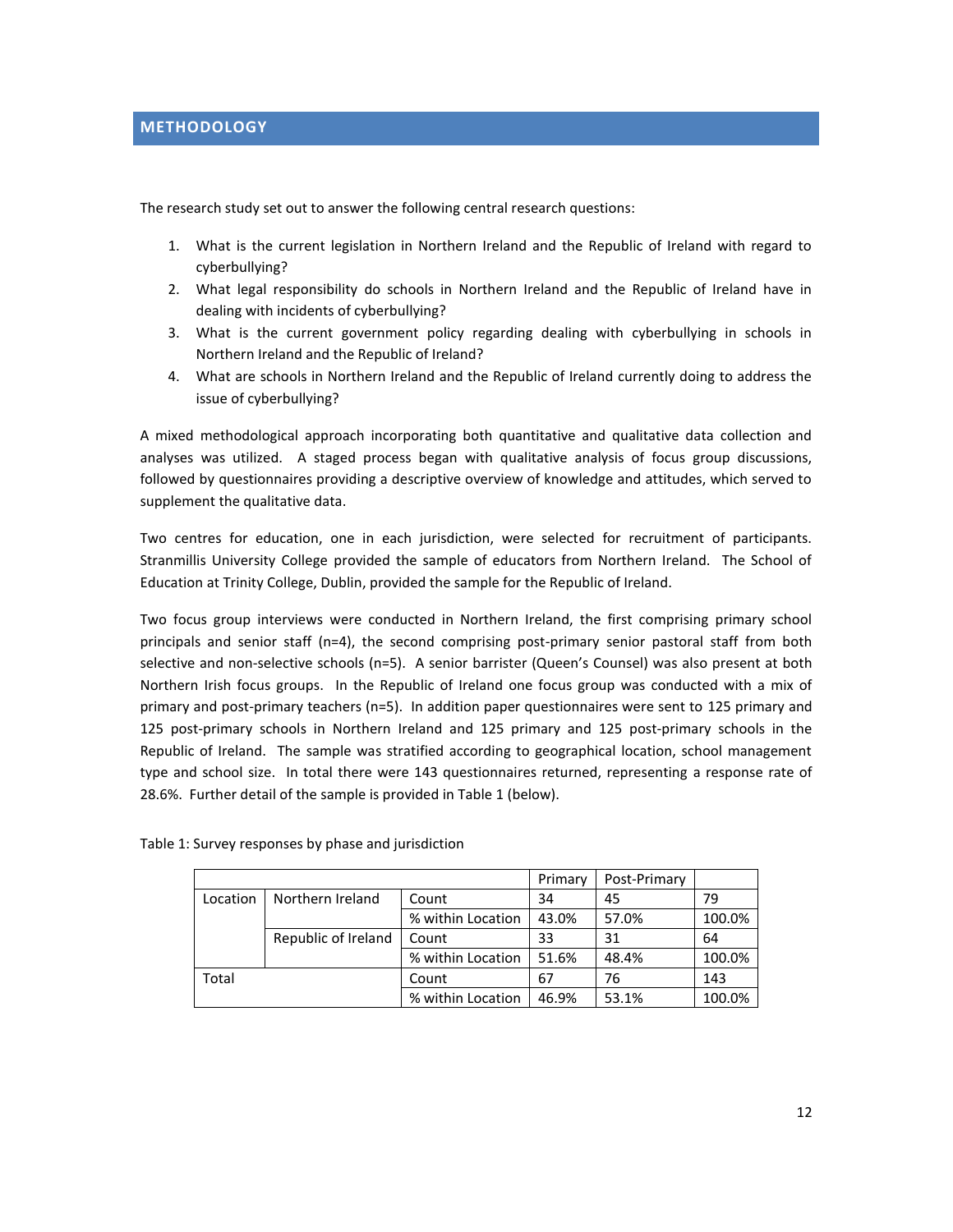In the absence of an appropriate research instrument, an "audit style" questionnaire (based on Mc Guckin & Lewis, 2008) was developed for the study. The content of the instrument was derived from a review of the literature and incorporated the views of educational experts and practitioners. To explore issues relating to validity (e.g., face, content, construct), two pilot studies were conducted. No significant alterations to the questionnaire were required. Information collected during the pilot survey was not included in the final data set of the study, nor were the volunteer schools included in the participant group.

The questionnaire (see Appendix 1) consisted of a range of question types, including questions based on Likert rating scales, multiple choice questions, and open ended questions. In both the focus groups and the questionnaires, questions focused on teachers' experiences of dealing with cyberbullying in schools, the extent of the training and guidance they had received, and the measures they would recommend to help schools tackle cyberbullying more effectively.

Ethical approval for the research was granted by the Ethics Committees of Stranmillis University College, Belfast and the School of Education at Trinity College, Dublin. All schools and individuals invited to take part in the research were informed that they would not be identified individually, and that all data collected would be aggregated for the purpose of analysis and reporting. Focus group participants were asked to sign a consent form prior to the interview (see Appendix 2), by which they accepted that they had been fully informed of the purpose of the study and their role in it; that the interviews would be recorded and notes taken; that the data would be stored securely and confidentially; that anonymity would be guaranteed; that the findings would be used solely for the purposes of the research project; that their participation in the project was voluntary; and that they could withdraw at any stage from the project without adverse consequences.

#### **CASE STUDY – TEACHER NAIVETY**

"As a Head of Year, I was definitely badly burnt in my first year, regarding an incident with the parents. Another school contacted us to say that two P7s had gone their separate ways, but this P7, who was first year now at another school, was emotionally traumatized by what this young girl in our school had been writing. And because I wasn't in the job long enough, I didn't know. I went in there with two feet – four feet! – and I spoke with the pupil in our school, and her parents were not one bit happy that I got involved, and told me that it wasn't her – somebody had got her password, you know, this problem. She had told somebody else her password, and it wasn't her on the account writing these things. It just turned into a huge, huge mess, which our principal had to take over, and get involved with." (Post-Primary Teacher)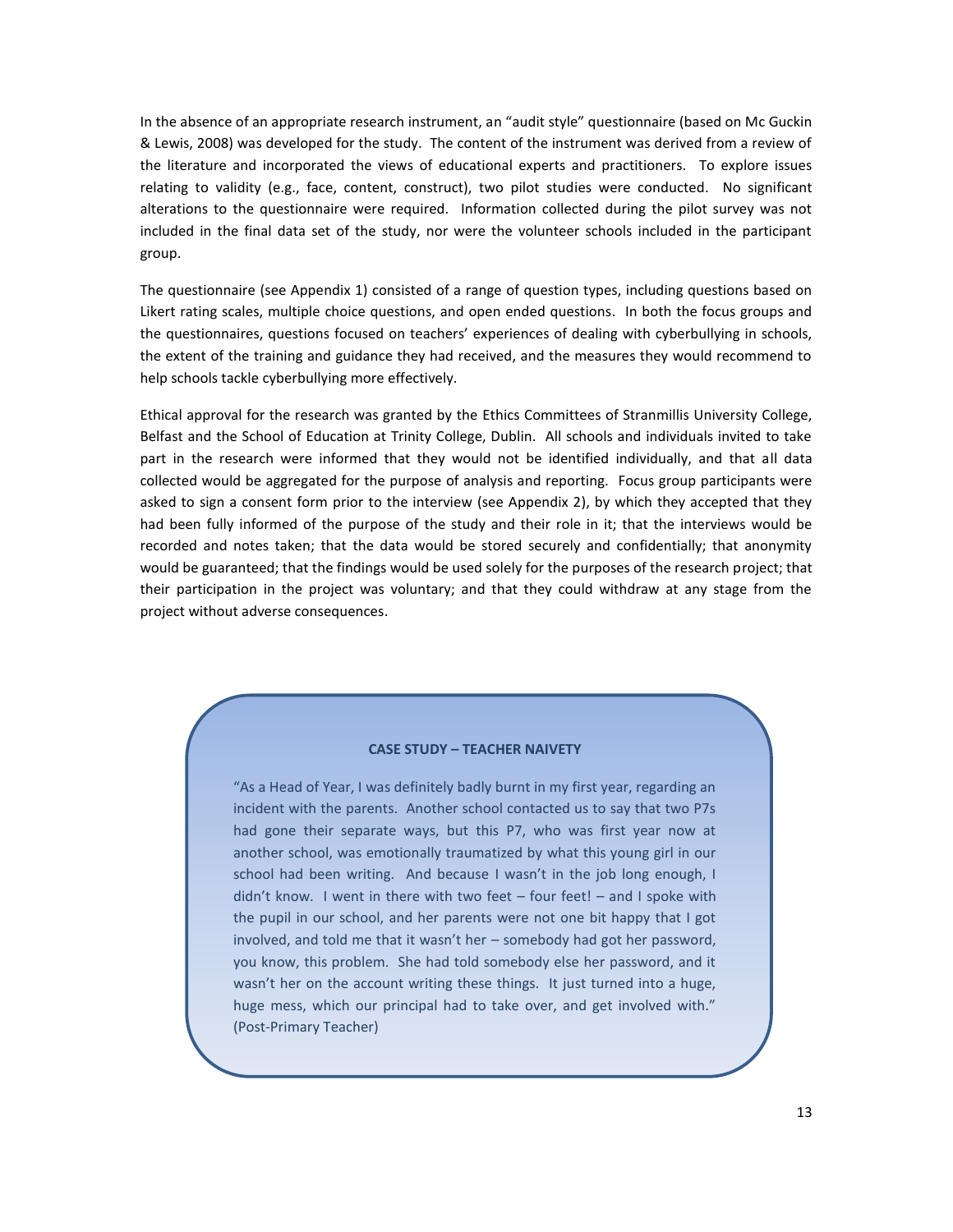# <span id="page-13-0"></span>**RESULTS**

The results from the questionnaires and focus group interviews highlighted a number of main issues in relation to the reported incidence and nature of cyberbullying in schools; the relationship between home and school; school responses; the guidance available to schools, especially in relation to the issue of cyberbullying and the law; and recommendations to improve practice in the future.

#### *(I) INCIDENCE AND NATURE OF CYBERBULLYING IN SCHOOLS:*

When asked in the questionnaire how many incidents of bullying had come to their attention in the past couple of months, 15.8% (n=22) of school leaders reported more than 5 incidents of *traditional* bullying while 8.7% (n=12) reported more than 5 incidents of *cyber*bullying, showing that traditional forms of bullying are still more commonly reported in schools in both Northern Ireland and the Republic of Ireland. However, three quarters (74.3%, n=104) of school leaders were aware of at least one incident of cyberbullying in their school to date, and, alarmingly, more than half of the respondents (55%, n=77) to the questionnaire *agreed* or *strongly agreed* that cyberbullying was a growing problem in their school (61.6%, n=48 in NI, compared to 46.8%, n=29 in RoI). When analysed further, there is a highly statistically significant difference between primary and post-primary responses: 73.6% (n=56) of post-primary school leaders *agreed* or *strongly agreed* that cyberbullying was a growing problem in their school, compared to just 32.8% (n=21) of primary school leaders (p=0.000,  $\chi^2$ =24.996, df=4). It was also interesting to note that those schools whose anti-bullying policies specifically mentioned cyberbullying were much more likely to *agree* or *strongly agree* (63.8%, n=67) that cyberbullying was a growing problem in their school than those schools whose anti-bullying policies made no mention of cyberbullying (23.1%, n=6). This result was also statistically significant (p=0.002,  $\chi^2$ =17.013, df=4).

The participants in the focus groups suggested that the nature of incidents of cyberbullying appears to vary by age and gender. Post-primary teachers reported that while some younger post-primary pupils still used text/instant messages to cyberbully (e.g., Blackberry Messenger – BBM), there was a worrying rise in incidents among older pupils using social media sites (e.g., Facebook, Ask.FM) where perpetrators were more sophisticated in their use of technology and better able to disguise their identity, as one postprimary teacher explained:

"As they get older, then, they know how not to get caught. They know how not to have their name on it, whereas when they're year 8, they do [get caught]" (NI – post-primary teacher)

Participants cited cases among older pupils which included a Facebook hate campaign, sexting (sharing of explicit image), bullying on social networking sites, chat room abuse, and playing online games with adult strangers from around the world.

Although this study confirms that the problem of cyberbullying is greatest in post-primary schools, the growing incidence of cyberbullying caused by the rapid expansion of technologies into even the lower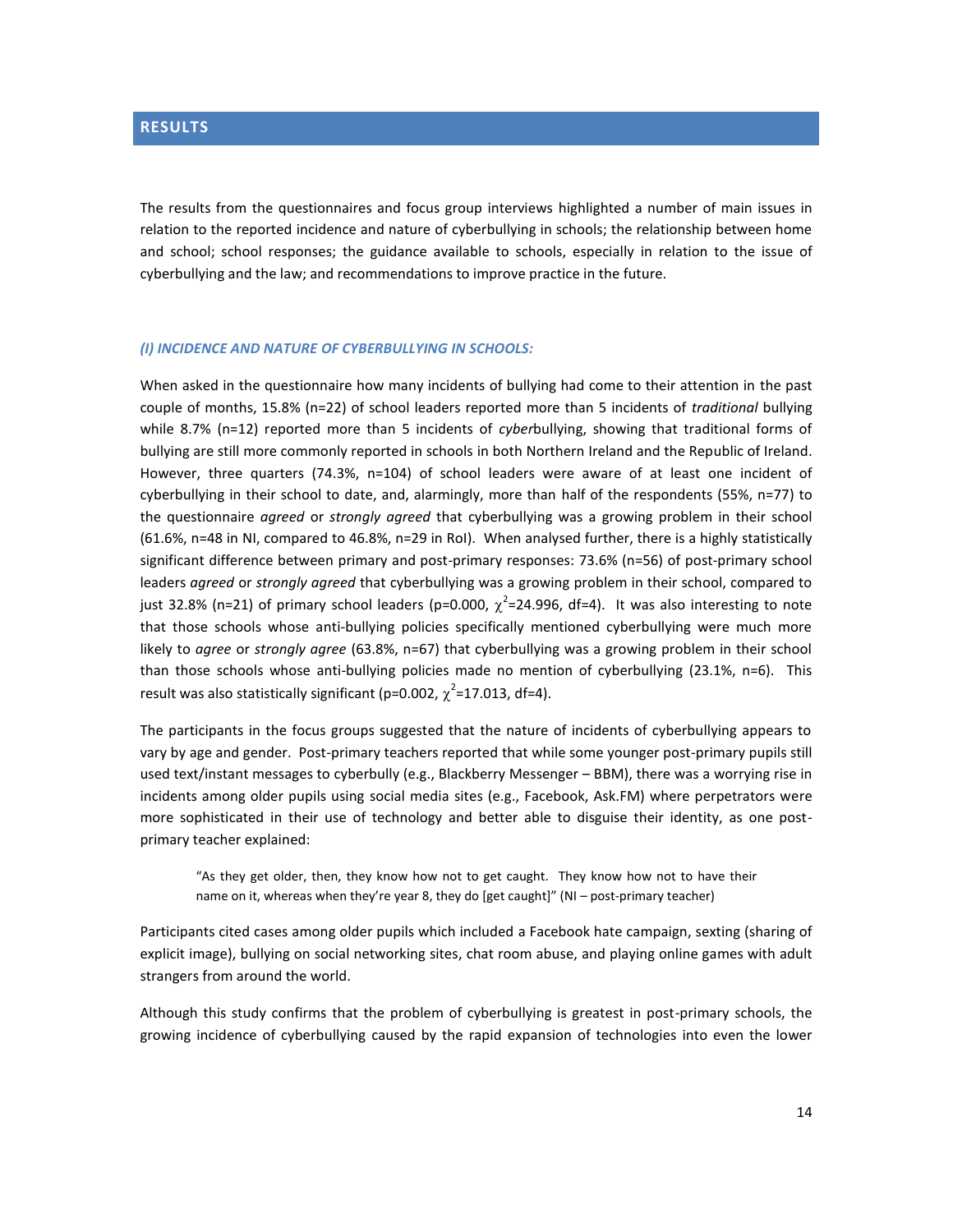classes in primary schools was also highlighted through focus group interviews in both Northern Ireland and the Republic of Ireland, as the following examples illustrate:

"Certainly the tablet technology – which is rapidly and exponentially accelerated – has created a broadening problem of cyberbullying. There's no doubt about that. It was rare for children to have a mobile phone coming into school, but that increased quite quickly – see, every time you had a birthday or Christmas, another swathe of children have a tablet . . . Smartphones, iPads, iPad Minis, Samsung tablets as well… That's the stuff children are getting for presents....I was talking to a P1 last Wednesday and she got an iPad Mini for her birthday, at 4 and half, 5 years of age...it's beyond belief, and therefore social networking stuff, the text and instant messaging, is rapidly increasing as a problem." (NI – primary principal)

" . . . devices have become more prevalent, I mean, and, as I said earlier, we took in 120 children and just found out what they got from Santa Claus and there was about  $-1$  think in the upper classes there were about 50 tablets. We had to go to the next two classes and the younger ones, the 9 and 10 year olds or even the 8 and 9 year olds to find out that they got the bulk of the mobile phones this time whereas two years ago, the older ones would have been the ones getting the mobile phones for Christmas. In fact there were probably only 2 or 3 mobile phones for Christmas in the senior primary school classes." (RoI – primary teacher)

Questionnaire respondents were also asked whether they felt that cyberbullying was more common among girls than boys in their school. Almost half of respondents (49.6%, n=61) were unsure, although one third (33.4%, n=41) did agree with the statement. There was no difference between Northern Ireland and the Republic of Ireland, but statistically significant findings emerged when the results were analysed by school phase: just over half of *post-primary* respondents *agreed* or *strongly agreed* (50.7%, n=33) that cyberbullying was more common among girls, compared to just 15% (n=9) of *primary* respondents (p=0.001,  $\chi^2$ =18.504, df=4). These findings were illustrated in the focus groups interviews where primary teachers did not speak of any gender differences. By contrast several post-primary teachers were vocal in their claims that cyberbullying cases in their school more often involved girls:

"We find the girls are three times worse. I can't recall having an issue with a boy. At the minute, in our place, a boy will still bump each other – job done. But the girls will carry it on and on, and remember wee things, you know – what they wore at a formal, what their opinon was on a past boyfriend, and whatever it has to be." (NI – post-primary teacher)

 $\degree$ ... the wee crafty ones are the ones that are posting it. You know, the bad boys don't post anything – they'll tell them to their face. They'll say it. But it's the wee crafty ones that are sitting in the group behind them, the wee ones that keep posting stuff, niggly wee things  $-$  girls, especially, in our place – that gets into their head. Whereas someone who says, 'I don't like you' – you move on with that." (NI – post-primary teacher)

Finally, school leaders were asked in the questionnaire about the cyberbullying of teachers. Almost one in six claimed that teachers in their school had been victims of cyberbullying from pupils (15%, n=21), while a further 7.2% (n=10) responded that teachers in their school had been victims of cyberbullying from parents.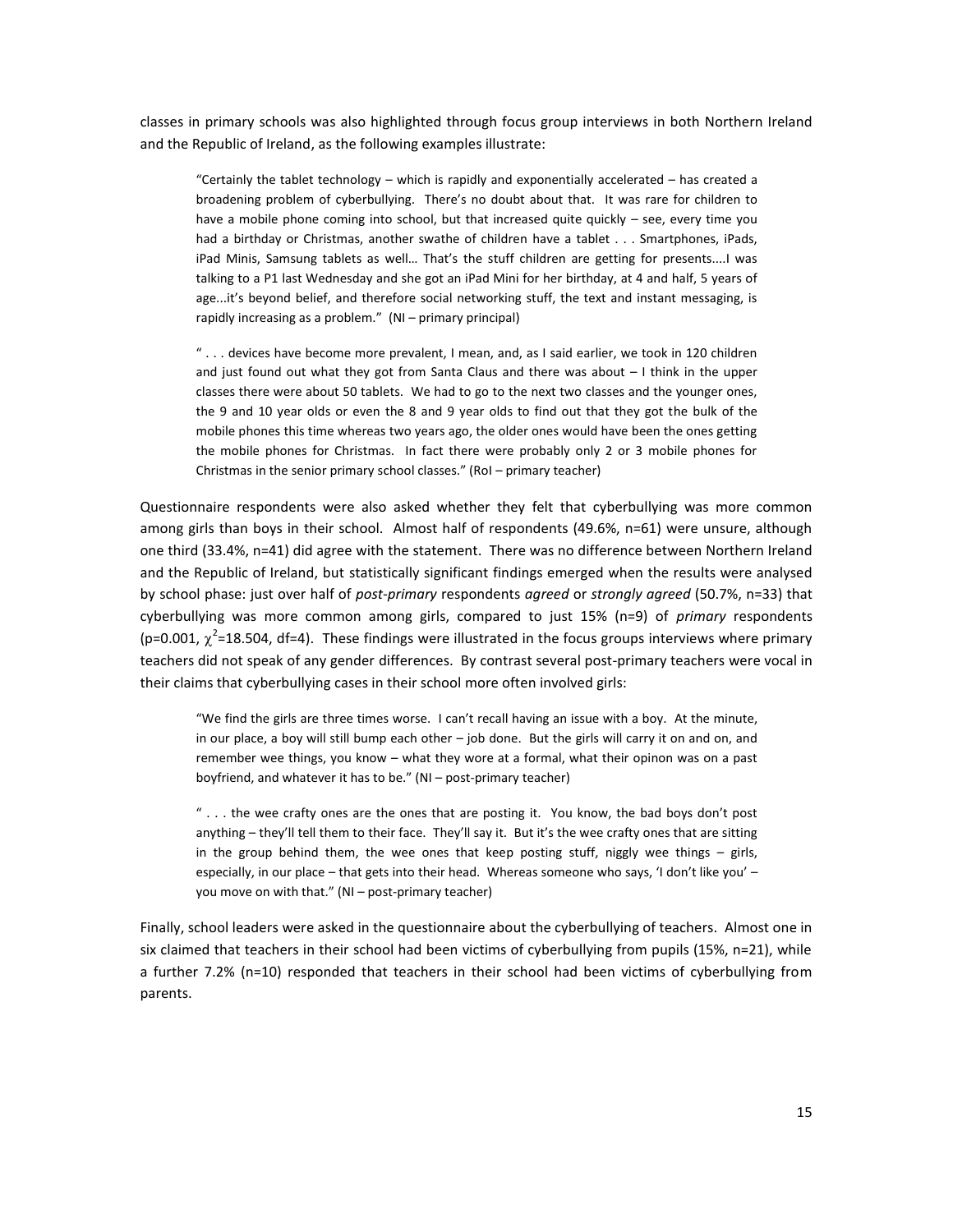#### *(II) HOME AND SCHOOL:*

A second theme to emerge from the research was the relationship between home and school, and the role of parents in particular. The survey confirmed that while 55% (n=76) of schools had provided training for parents to help prevent or deal with traditional (i.e. non-cyber) forms of bullying, and 58.5% (n=79) of schools provided training for parents on cyber safety, fewer schools (49.6%, n=68) had provided training in relation to cyberbullying. Such training for parents is more likely to be offered by post-primary schools (55.4%, n=41) than by primary schools (42.9%, n=27), and more likely to be offered in the Republic of Ireland (54.8%, n=34) than in Northern Ireland (45.3%, n=34).

In the focus groups teachers remarked on the variation or "different standards" (RoI, teacher) of different parents, many of whom "don't seem to have enough of an understanding" (RoI, teacher) of the dangers associated with buying their children mobile phones and tablets with Internet access. One primary principal even suggested that parents who are under pressure see tablets as a convenient form of entertainment and a means to "keep kids out of parents' hair" (NI, primary principal). Several teachers also remarked on how some parents are increasingly getting involved in online incidents, at times exacerbating a situation through comments which they post on a social networking site ("They're throwing in their tuppence worth about what they think" – NI post-primary teacher).

However, there seems to be less interest shown by parents in attending training sessions offered by the school, and some teachers felt that parents unfairly see it as the school's responsibility to deal with any cyberbullying incidents which might occur, no matter how complex and time-consuming. One teacher referred to this as a parental "abdication of responsibility" (NI – post-primary teacher), while another concluded that "there's a big education programme that's required for parents" (NI – primary principal). Even when a special parents evening was organized by one school with a guest speaker to address the issue of cyberbullying, one post-primary vice-principal reported her dismay at how few parents attended.

A final key issue to emerge was a lack of clarity in relation to the boundaries between school and home, boundaries which are blurred by cases of cyberbullying which may be initiated out of school, but which involve school pupils, and which often spill over into the school the following day, putting the school in the unenviable position of trying to unravel often complex bullying incidents. One post-primary teacher noted that "9 times out of 10, it's an issue that's happened somewhere else, and because we're the only link that everybody has, it's the school that the parents of the victim come to to sort it out". Some schools adopt a firm line in refusing to deal with such incidents which originate out of school hours, but through all the focus groups there was a lack of certainty as to whether the school response adopted was the correct one. The following comments illustrate the frustration and uncertainty among teachers:

"I'm in the system almost 30 years, I'm not sure what the legal cut off point in terms of time is, to the school day. Is it 3 o'clock when the children leave the premises? Is it at the end of your directed time, which on a Monday is 4 o'clock, and on a Friday is maybe 10 past 3? Or is there some sort of assumed 9 to 5 as the average working day, where as a Principal your job finishes at 5 o'clock. And if a child texts somebody at 5.05pm, it's not my job. I actually have no idea." (NI – primary principal)

"... it's where our responsibility lies, especially if it's a home case. But if it's a number of children in our school, and it's where we come in, and where the parents come in. If it's happened at home and it's trailing right the way through school, it comes out in the playground – that then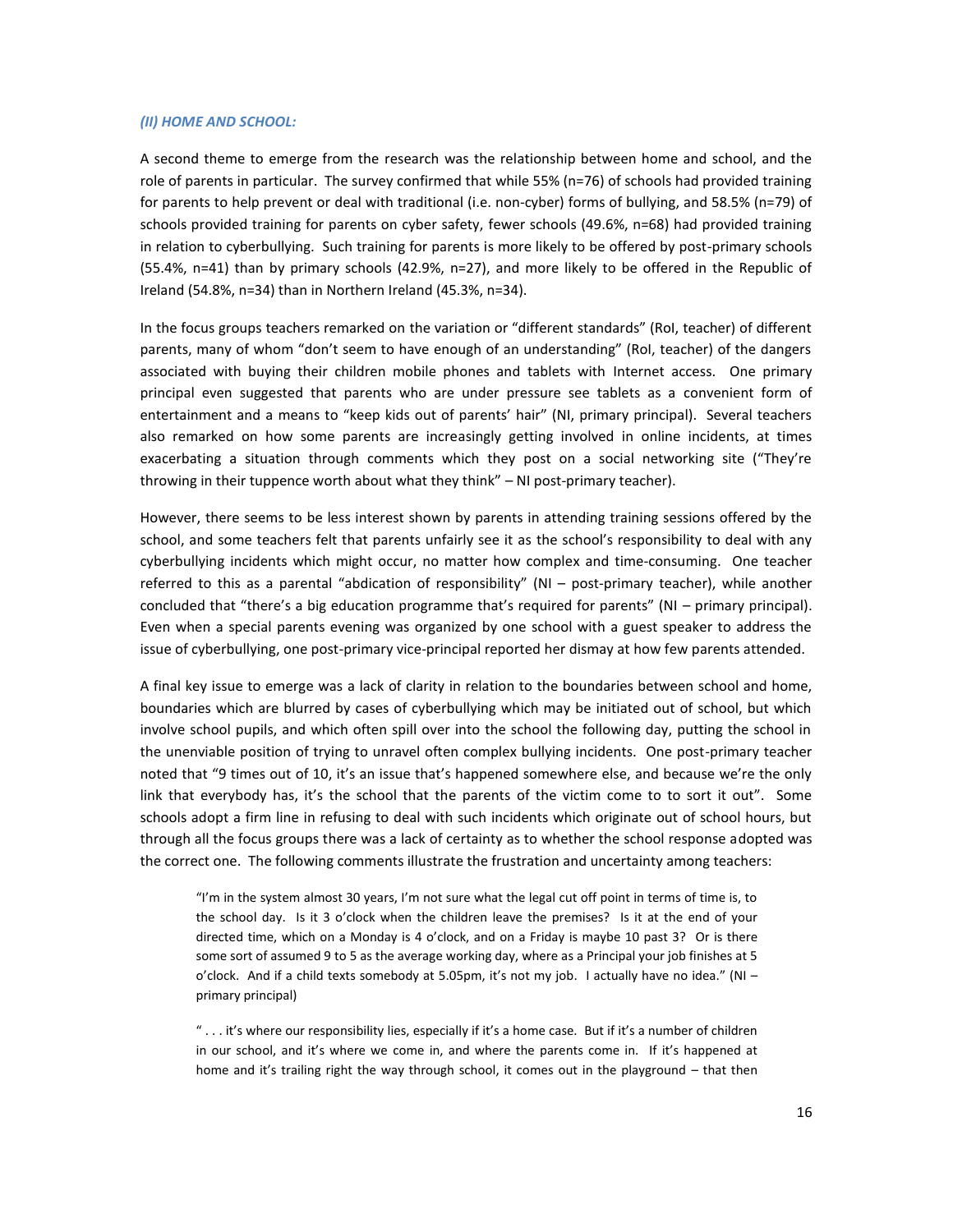manifests itself into the physical or it could be in the verbal that it manifests itself; it blurs the line between home and school. It's very merged at the moment." (NI – primary teacher)

#### **CASE STUDY – SEXTING**

"We had a very serious incident last year, where a girl in Year 10 fancied a fella in Year 12. She sent him photographs of her naked. The parent came in and said that this boy was grooming her. Now it became a child protection thing immediately. The parent saying "My daughter doesn't really understand", saying "Yes, I understand what she's done, but this boy was grooming her". Now, this boy was older, he was two years older, and it became a really big, big incident. And do you see at the end of it – We went through the police, and we got support from the police. The child protection and the cyberbullying guy who would do support work with us, and she went through a couple of, you know, tutorial sessions with them. But at the end of it, I wasn't convinced that she understood the seriousness of what she had done . . . Yes, he [the boy] distributed them [the images]. So he got the images and he distributed them . . . He was 16 . . . What we do now is we get the police involved to do some support work with us, whenever anything like this happens. And I'll tell you, I could say that 50% of that is successful. Only 50%. Because I think the younger children don't understand the seriousness of what they're doing. And I think that's a big thing" (Post-Primary Teacher)

#### *(III) SCHOOL RESPONSES TO CYBERBULLYING:*

The third area of the research study concerned school responses to cyberbullying. The survey revealed that all respondent schools had an anti-bullying policy, the vast majority of which (79.6%, n=109) were stand-alone policies. However, schools in Northern Ireland were much more likely to have anti-bullying policies which referred to cyber-bullying than schools in the Republic of Ireland (NI: 89%, n=65; RoI: 67.2%, n=41; p=0.002,  $\chi^2$ =9.579, df=1).

There were also important differences between the two jurisdictions in terms of the training received by teachers in schools: in Northern Ireland the majority of respondents noted that teaching staff in their schools had received training on cyber safety (73%, n=56) and procedures for dealing with cyberbullying incidents (52.6%, n=40), while in the Republic of Ireland these figures were much lower (cyber safety: 39%, n=25; cyberbullying incidents: 31.7%, n=20). In both cases these results were statistically significant (cybersafety: p=0.000,  $\chi^2$ =16.203, df=1; cyberbullying incidents: p=0.013,  $\chi^2$ =6.125, df=1).

There was also a significant difference in relation to the extent of pupil training on cybersafety (NI: 92%, n=72; RoI 79%, n=49; p=0.023,  $\chi^2$ =5.190, df=1) and a smaller (not statistically significant) difference in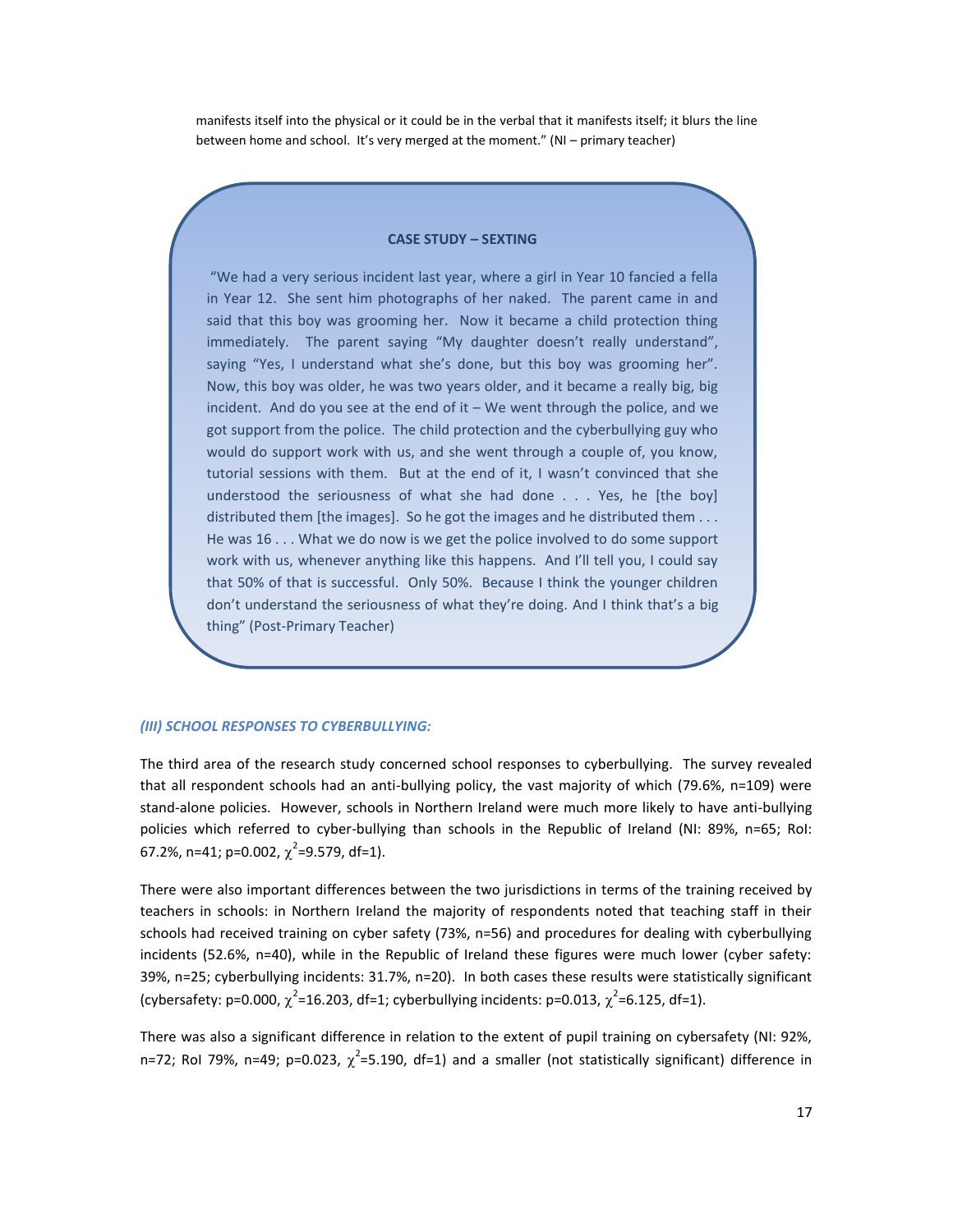relation to preventing/dealing with cyberbullying (NI: 85%, n=66; RoI: 73%, n=47). Northern Irish schools were much more likely to have a designated member of staff to deal with incidents of cyberbullying (NI: 61%, n=47; RoI: 39%, n=24; p=0.009,  $\chi^2$ =6.853, df=1), and this member of staff was almost three times more likely to have received training for this position in Northern Ireland (58%, n=33) than in the Republic of Ireland (23%, n=10) [p=0.001,  $\chi^2$ =11.999, df=1]).

A level of frustration among school leaders emerged from the focus groups in both jurisdictions. This frustration resulted in part from the perception that parents, and society in general, are increasingly expecting them to sort out their problems, when they as educators want to get on with the business of teaching ("with all these issues, teaching could nearly become your part-time job" – NI primary principal). In addition, teachers in post-primary schools explained that responding to cyberbullying incidents compared to other more traditional forms of bullying was difficult and very time consuming:

"A fight is easy now. You know, a fight between two boys is easy, whereas when there's someone in your reception who says that their daughter has been cyberbullied, you don't know where this will disappear, and how far do we get involved? And again, especially if it's a Monday, if it's happened at the weekend . . . You don't get to teach for the first three periods probably!" (NI – post-primary teacher)

The teachers also expressed varying levels of knowledge and confidence in using technology and in understanding the nature of online cyberbullying. One teacher remarked that "it's all very new, so adults are constantly playing catch up" (RoI, teacher), while several others remarked that the senior management of schools often don't understand how social media sites work and had been slow to respond to cyberbullying until the principal himself was targeted. The following extract from a focus group illustrates the divide between the younger pupil generation of "digital natives" and the older generation of teachers:

*Researcher:* OK - where would you pitch yourself?

*Teacher:* Naïve.

*Researcher:* Naïve – have you got a mobile phone?

*Teacher:* Yeah, I do indeed.

*Researcher:* Does it have buttons or . . . ?

*Teacher:* It has, but I shy away from a lot buttons, do you know what I mean – I would say what a kid – like even to post a message on my phone . . . it is a, what do you call it . . .

*Researcher:* A Smart Phone.

*Teacher:* A Smart Phone but I can log on to Facebook but even to post a message on it, I would have to think. I probably just about would, but I wouldn't be sure where this is going, who is going to see it . . .

*Researcher:* OK.

*Teacher:* No, I am not great. I am not up to speed where I should be at all.

*Researcher:* 3 out of 10, 5 out of 10?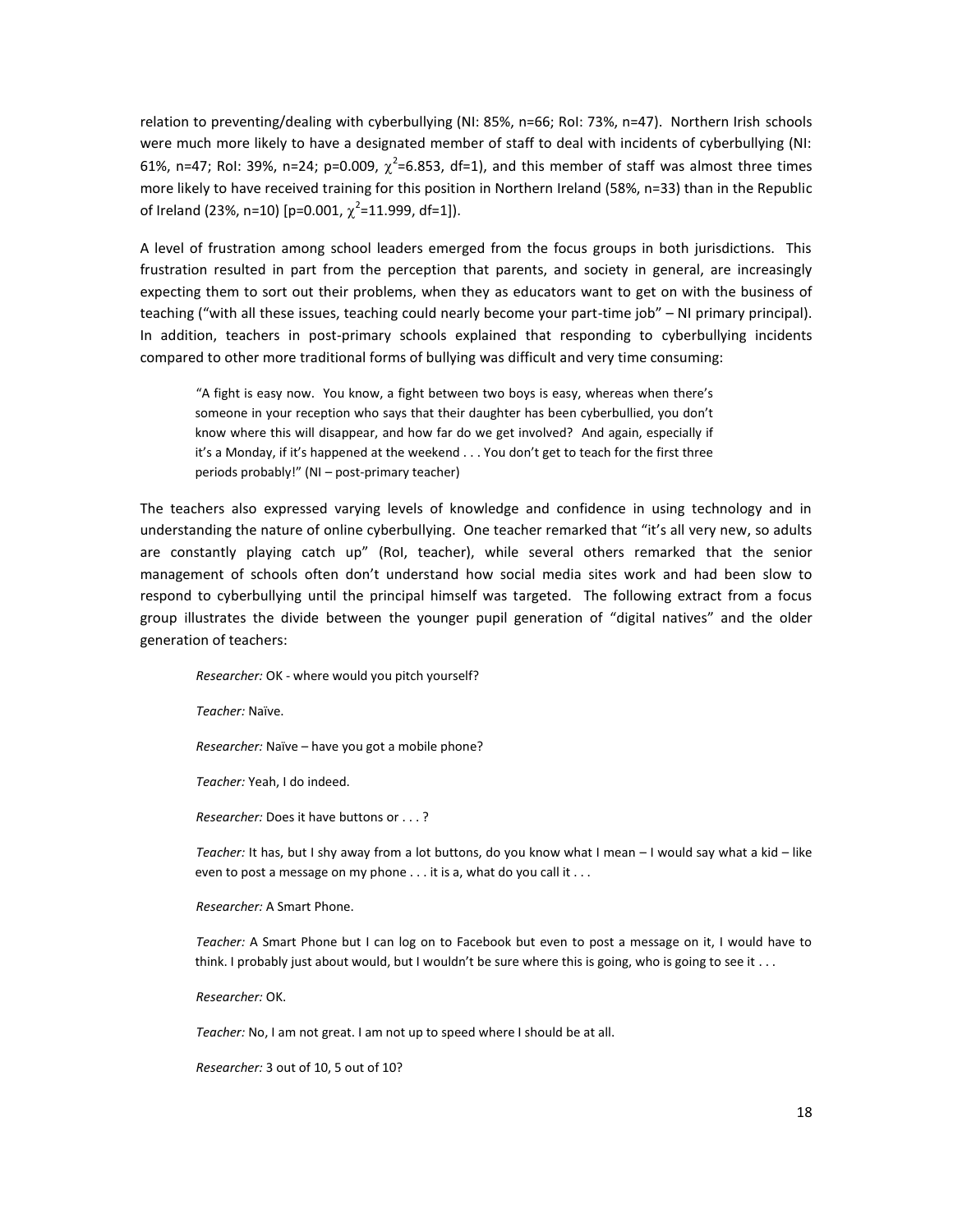#### *(IV) NEED FOR MORE GUIDANCE:*

The questionnaire data revealed that many school leaders lacked confidence in their knowledge of the relevant legislation on cyberbullying. While the vast majority (87.8%, n=122) *agreed* or *strongly agreed* that they knew the relevant legislation with regard to traditional forms of bullying, less than half (43.9%, n=61) *agreed* or *strongly agreed* that they knew the relevant cyberbullying legislation. This figure varied little between Northern Ireland and the Republic of Ireland. Almost all of the respondents (97.2%, n=136) *agreed* or *strongly agreed* that they would welcome greater clarification of the legal responsibilities of schools in relation to cyberbullying.

School leaders in the focus groups also expressed a strong desire for more guidance from their respective government departments of education. ("You get nothing. And that's not being critical. It's like zero" – NI primary principal). Principals and school leaders explained that they relied on each other for support instead, based on their knowledge of which neighbouring schools had recently dealt with similar incidents ("We literally have nothing except each other" – NI primary principal).

In particular, school leaders expressed confusion regarding the legal parameters of their responsibility in relation to cyberbullying incidents involving their pupils which take place outside school hours. For many, the nature of such cyberbullying incidents "blurs the line" between home and school. There appeared to be variations between schools, some of which were firmly refusing to deal with cases which began out of school, and others which felt a moral duty to respond to all reported cases, even though at times a very direct response was required with parents:

"Sometimes the parents have had an awful weekend, they've seen their child go through dear knows what – they need us. You know, the hope that we're going to do something. And you can't just chase them. Definitely not. But there has to be a stage where you turn round and say 'Realistically – your child's on Facebook, she'd befriended X amount of people. Are they her friends?' You know? Delete them. Remove them. Job done. And sometimes you have to be blunt." (NI – post-primary teacher).

One of the participants in the Northern Ireland focus groups was a senior barrister (Queen's Counsel). His response was first to note that "These things are developing way ahead of the law, and the law can't keep up" and he added that there was not one single law or crime, but instead individual cases which require individual responses which depend not least on the age of the child involved. In terms of the boundaries of responsibility, he suggested that schools should consider carefully the extent of their involvement in cases which take place outside the school:

"I think when it spills in to the school, and becomes an issue there, then that's specifically when you get involved. Otherwise you're becoming like a police force . . . But it is the issue. When it spills into the school, when it comes to your attention within the school context, then you're duty bound in my view to take action. Now you may take action in other circumstances, but you're going further than you need to."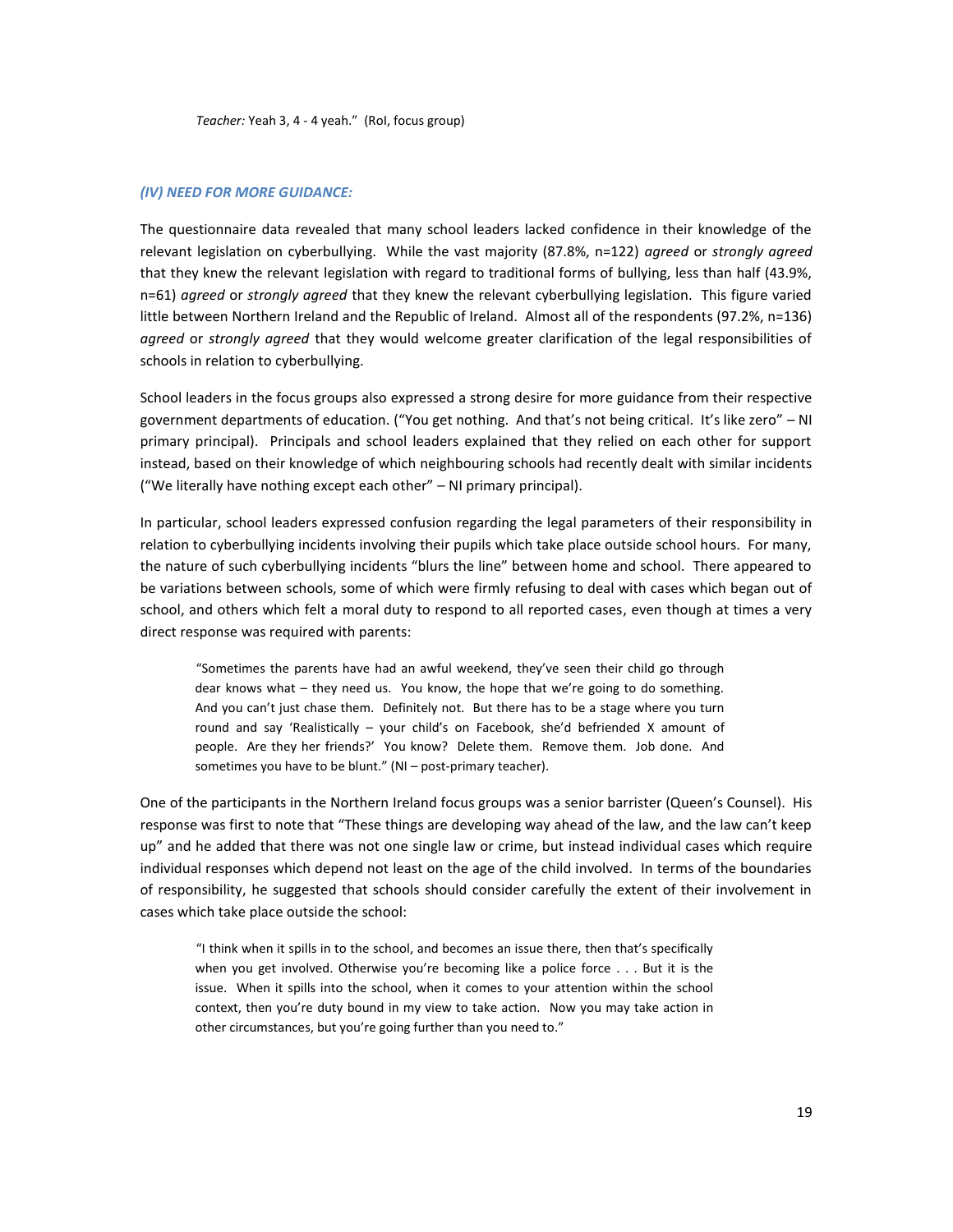#### **CASE STUDY – SUICIDE**

" . . . we had a suicide, and it was our first and hopefully our last, and that's terrible. And there were suggestions that Facebook had something to do with it. Now, the Head of Year was involved and everybody involved in that – desperate. That went on for two years, and they got called to court and put in the stand, and different things, and thankfully for the school it was put out of court and didn't go to that, but again – you're just so scared of the whole thing I suppose, as to 'Am I legally doing the right thing or the wrong thing here?'. (Post-Primary Teacher)

#### *(V) RECOMMENDATIONS:*

Finally, school leaders were asked to make recommendations as to how the situation could be improved in the future. The vast majority of school leaders (91.5%, n=129) *agreed* or *strongly agreed* that schools need more guidance in tackling cyberbullying, while 96.5% (n=137) *agreed* or *strongly agreed* that it is important that all teachers are taught about how to prevent/tackle cases of cyberbullying. When school leaders were offered a list of options which might help them as they address cyberbullying, the most popular choices were "More information on the legal position of schools" (83.8%, n=119), "More information for parents on preventing/tackling cyberbullying" (82.4%, n=117), and "More practical strategies for dealing with incidents of cyberbullying" (81.7%, n=116). A majority of school leaders also called for "More CPD courses to help schools respond to cyberbullying" (67.6%, n=96), "More resources for teaching pupils about e-safety" (63.4%, n=90), and "More policy guidance from the Department of Education" (63.4%, n=90).

These questionnaire findings were confirmed by the many different suggestions offered in the focus groups. Several teachers referred to the need for more training for themselves, for pupils and for parents, as well as more guidance from government which would help alleviate the current situation where school leaders "tend to run around in a cloud of uncertainty" (NI – primary principal).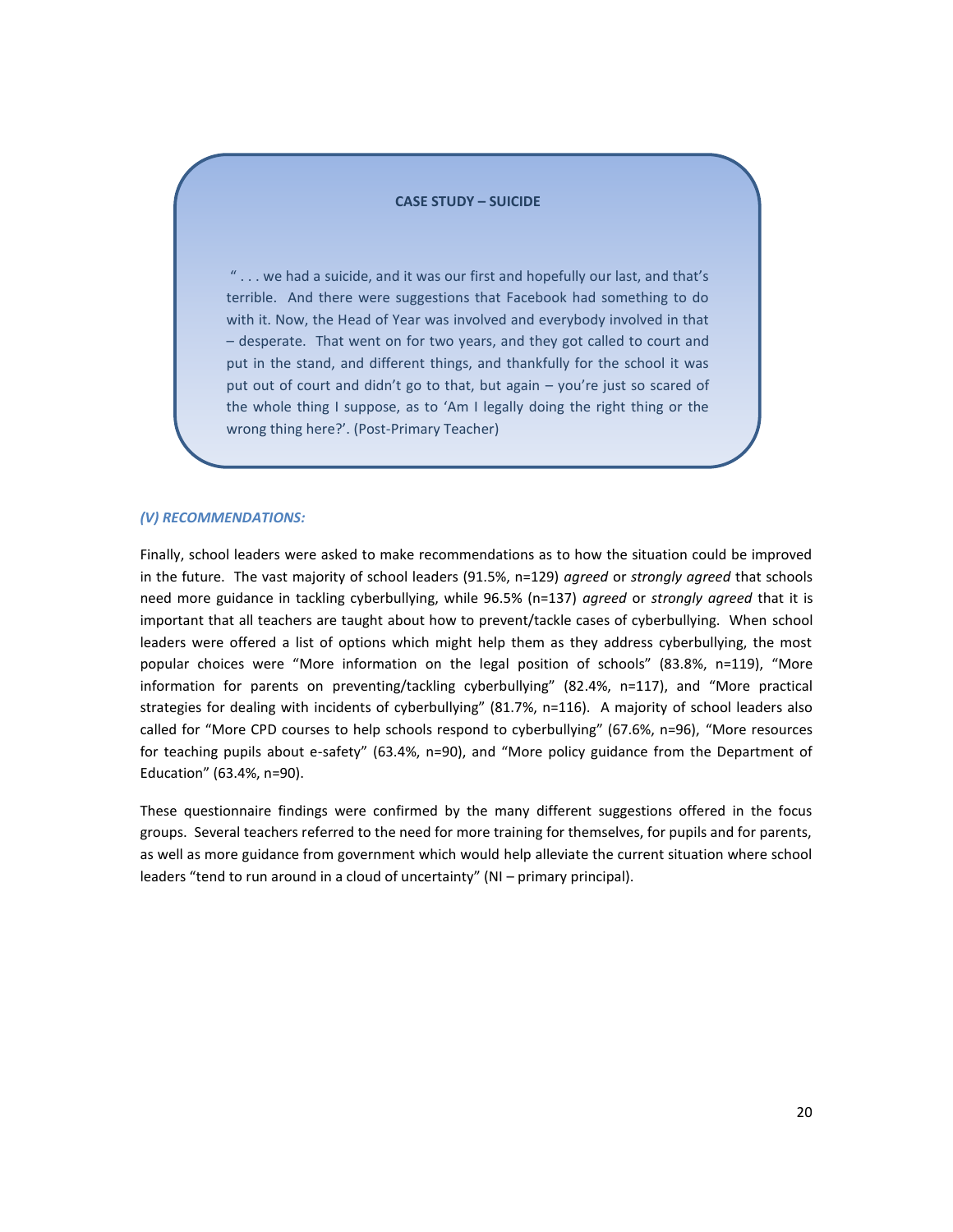#### **CASE STUDY – PARENTS**

"I think the biggest difficulty I have is actually parental information. They don't seem to have enough of an understanding. I was giving an example there earlier of last Christmas when we just checked what kids got for Christmas in terms of ICT equipment. A lot got mobile phones which children would have received from Santa Claus per se in fifth and sixth class two years ago, now they are getting them younger in second and third class whereas tablets and iPads and stuff came into fifth and sixth class because those children already had mobile phones. What we'll find then is parents have different standards as to whether their kids should have mobile phones or not. Because you are dealing with different standards of that there is no age restriction per se on mobile phones, not that I'm aware of anyway . . . Yeah and this becomes a bullying problem and then the kid who is being accused for allegedly bullying, you've got to deal with two sets of parents with two different sets of standards" (Primary Teacher)

## <span id="page-20-0"></span>**DISCUSSION**

This funded project has confirmed many of the previous international research findings in relation to the particular challenges facing pupils and schools in tackling the growing problem of cyberbullying. It confirms firstly the claim of Livingstone et al. (2011) that Internet technology is deeply embedded in children's lives, and indeed highlights how the ownership and use of mobile and tablet technology is pervasive even among the youngest and most vulnerable children in primary schools across Ireland, with ever younger children being given Internet-ready devices for birthdays and Christmas by well-meaning parents, conscious perhaps of the need to embrace the many positive benefits of modern technology (Costabile & Spears, 2012), or perhaps bowing to peer pressure.

While this study has confirmed the pervasiveness of Internet technology among the "always on" generation (Belsey, 2006), it also exposes the growing digital generational divide between the generations as many parents and teachers struggle to keep up-to-date with the fast changing cyber world. While training is recommended for pupils, parents and teachers (Kowalski et al., 2008), this study reveals that the extent of this training varies considerably between schools and even between jurisdictions, with significantly higher levels of training on cybersafety and dealing with cyberbullying incidents for staff and pupils in Northern Ireland than in the Republic of Ireland, and less than half of all responding schools offering any training on dealing with cyberbullying incidents to parents.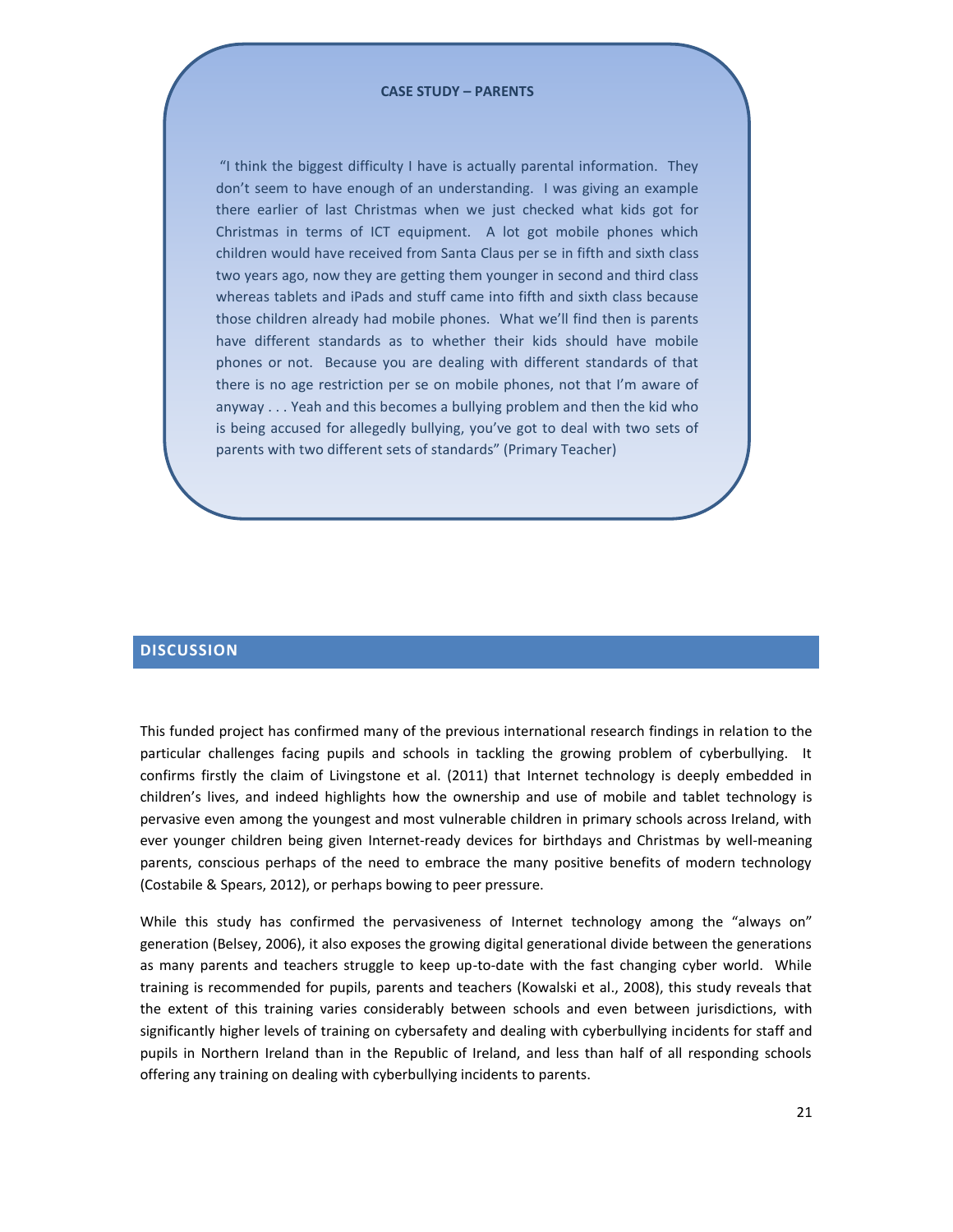Perhaps it is not surprising that many schools in this study offer inadequate training, when less than half of questionnaire respondents feel confident themselves in their knowledge of the legislation surrounding cyberbullying, and when almost all of them would welcome greater clarification of their legal responsibilities in relation to cyberbullying. A large majority of school leaders also call for more CPD courses, more practical guidance and more resources to help schools respond to cyberbullying. The high degree of uncertainty among school leaders and teachers, exposed in this study, must surely be addressed as a matter of priority so that informed, up-to-date, age-appropriate guidance can be disseminated to pupils and their parents.

The study also confirms previous research (e.g., DENI, 2011) which has suggested that cyberbullying is more prevalent among post-primary school pupils than their younger primary counterparts. Interestingly, many more post-primary than primary school leaders in this study also found that girls were more likely than boys to be involved in incidents of cyberbullying, again confirming the evidence of recent pupil data in Northern Irish schools (DENI, 2011). At primary level, there is a less marked difference. This also raises important questions for schools and policy-makers as they seek to educate post-primary pupils (and girls in particular) about e-safety in general (e.g., sexting) and cyberbullying in particular. It is clear from this study that there remains much urgent work to be done to address the issue of cyberbullying among girls through social media sites such as Facebook and Ask.FM.

The important role of parents is also emphasized in the findings. While parental involvement is widely recommended (e.g., Hinduja & Patchin, 2012; Kowalski et al., 2008) in helping prevent and address incidents, it is apparent that less than half of schools had offered any training to parents. Moreover, focus group interviews revealed a real sense of frustration with the attitudes and actions of some parents who were buying Internet-capable devices for their children, and then allowing them to use them unsupervised. When cyberbullying incidents then arose out of school hours, some teachers felt that parents were too quick to ask the school to deal with these complex problems, and at times actually made the situation worse by their own interventions on social media ("throwing in their tuppence worth"), while at the same time not taking advantage of specially organized training/awareness-raising sessions when offered. Clearly there is a need for a joined-up approach to preventing and dealing with incidents of cyberbullying, involving the school and home community, but this study highlights that the current situation falls far short of that shared understanding and mutually supportive approach.

This tension between school and home is also reflected in the confusion which surrounds the legal responsibilities of schools in relation to incidents of cyberbullying which take place out of school hours. School principals and teachers expressed frustration with their respective government education departments for their lack of guidance in this fast-changing area ("You get nothing . . . It's like zero") and the resulting uncertainty when incidents do arise. Focus group participants spoke of phoning colleagues in other schools who might have dealt with similar incidents in recent months, rather than turning to definitive departmental guidance. Reliance on ad hoc, quick-fix solutions is of course unreliable and potentially ill-advised, but it would appear that *faute de mieux* this is the only recourse open to school leaders.

This study has examined the relevant legislation in detail, and while not purporting to represent an exhaustive legal report, nonetheless has shown that the law is also struggling to keep up with the changing abuses of new technologies, and that high-tech cases have to be "shoehorned" at times into ill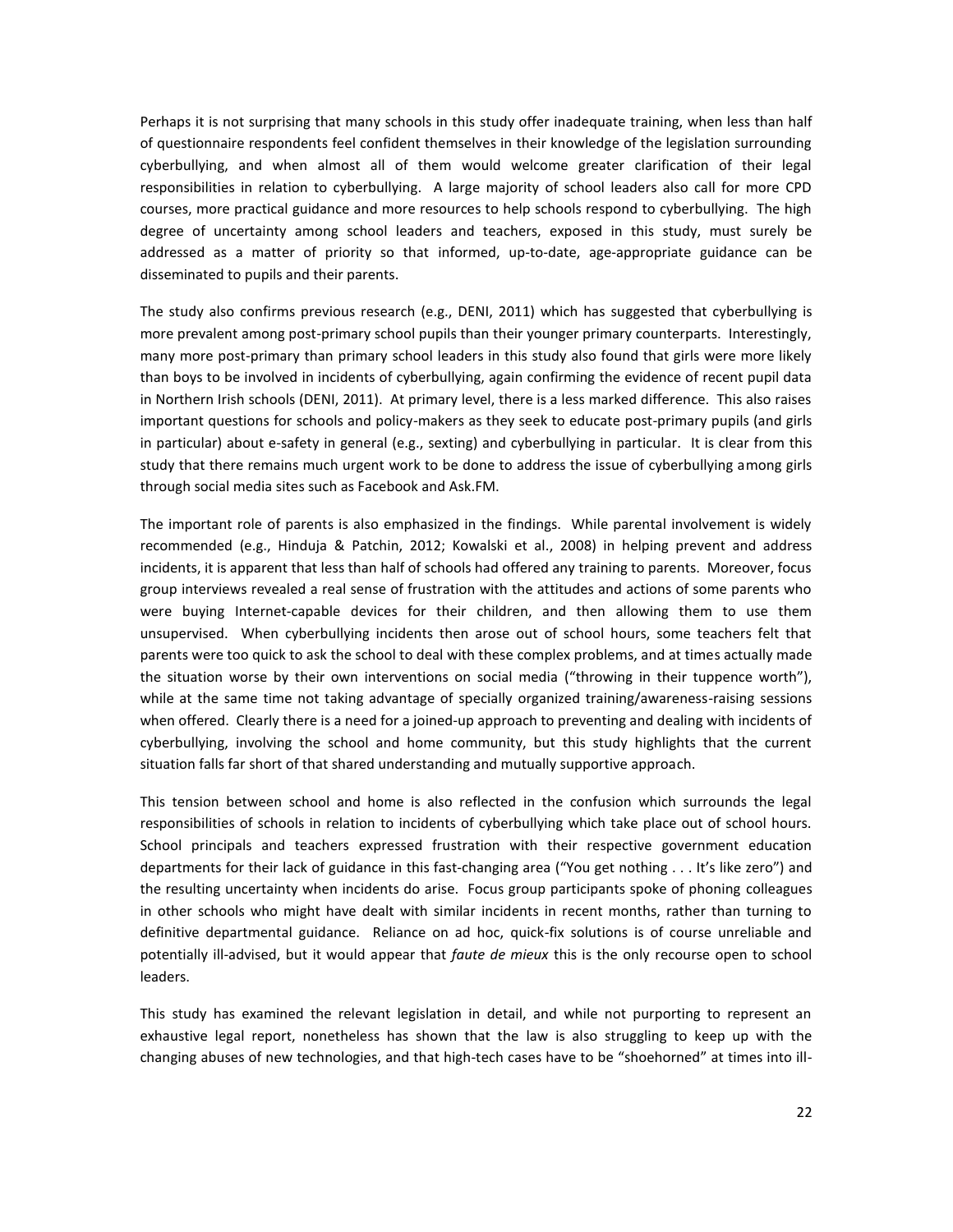fitting legislation which was written many years ago. There is no one single piece of legislation in either jurisdiction, and it is clear that each case must be considered on an individual basis, taking into account factors such as the age of the children or young people involved, the severity of the offence, the degree of criminal intent, and whether the victim and their family actually wishes to pursue legal action, which is not always the case for a number of reasons. Furthermore, consideration must be given as to whether recourse to the courts is necessarily the most appropriate way of dealing with all incidents of cyberbullying (especially involving younger children), and whether a more educative school or community-based approach might on occasion be more effective. There are also very clear legal difficulties in policing a worldwide web, and in removing offensive material from websites which are hosted in other legal jurisdictions. Notwithstanding the wide range of possible legislation which could be applied in dealing with a range of possible incidents of cyberbullying, and the individuality of each case brought before the courts, this research project highlights the need for some accessible guidance to be prepared by the respective government departments to address the fundamental question of the extent of the legal responsibility of the school, especially in dealing with the "blurred" distinction between home and school in cases where cyberbullying has occurred outside school premises and/or outside school hours.

Finally, the study highlights the strong desire among school leaders for more resources, training and guidance to assist them in addressing an issue which they are currently struggling to deal with. Far from abdicating their responsibilities, this study highlights that school leaders are spending long hours dealing with very serious and challenging incidents, but often with a lurking fear that they may be getting it wrong. Nor are schools ignoring their responsibility to teach e-safety and to instill in children an awareness of the dangers as well as the enormous benefits of Internet technology. However, here too there is a constant need for new, up-to-date training and resources to be made available to schools as they seek to empower their pupils to navigate safely through the world of the Internet, thus embracing the spirit of the following analogy from the Byron Review:

Children and young people need to be empowered to keep themselves safe – this isn't just a topdown approach. Children will be children – pushing boundaries and taking risks. At a public swimming pool we have gates, put up signs, have lifeguards and shallow ends, but we also teach children how to swim. (DCSF - *Byron Review*, 2008, p.2)

## <span id="page-22-0"></span>**CONCLUSION**

This research project has highlighted a previously unreported level of frustration on the part of school leaders in both Northern Ireland and the Republic of Ireland in their struggle to deal with the growing and very complex problem of cyberbullying, especially in the absence of clear and up-to-date guidance from respective government departments. Confusion surrounding the legal responsibilities of schools is common in both jurisdictions. Rather than relying on evidence-based strategies and procedures proposed by government, school leaders are resorting to *ad hoc* solutions, at best consulting neighbouring schools, while trying to unravel intricate webs of interpersonal online aggressive acts, many of which have taken place outside of school and outside of school hours.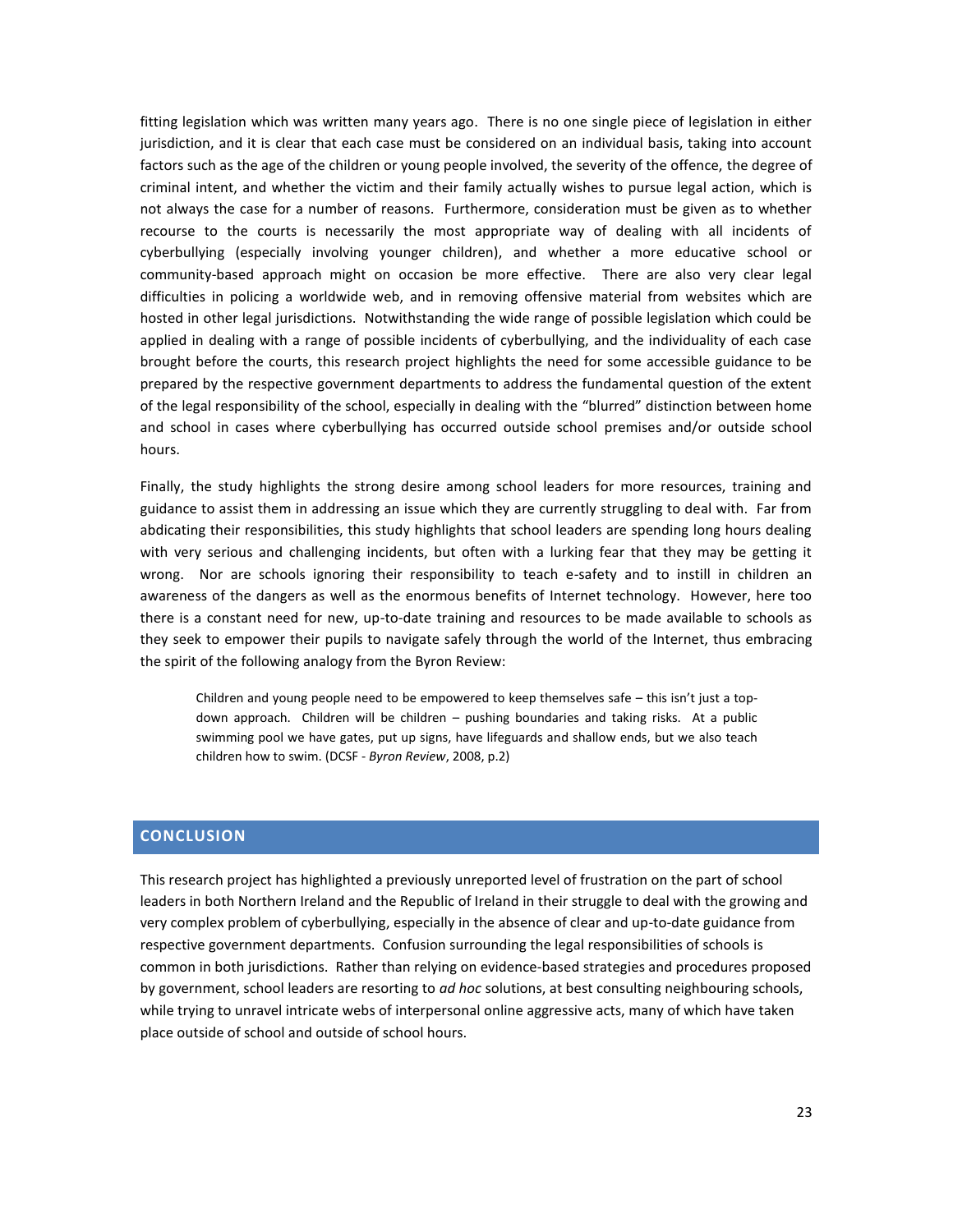The report makes a number of recommendations in relation to the development and dissemination of training and resources for schools in both jurisdictions, but concludes with an urgent call on government to provide the legal and policy framework which will guide school leaders out of the "cloud of uncertainty" and towards clarity of understanding and effective responses to cyberbullying in schools throughout Northern Ireland and the Republic of Ireland.

## <span id="page-23-0"></span>**REFERENCES**

- Belsey. (2006). *Cyberbullying: An emerging threat to the "always on" generation*. Available at http://www.cyberbullying.ca
- Björkqvist, K., Ekman, K., & Lagerspetz, K. (1982). Bullies and victims: Their ego picture, ideal ego picture and normative ego picture. *Scandinavian Journal of Psychology, 23*, 307-313.
- British Broadcasting Corporation (2013) "Ask.fm advertisers to quit site in cyberbullying row", BBC News. Available at http://www.bbc.co.uk/news/uk-23612544
- Costabile, A. & Spears, B. (Eds.) (2012). *The impact of technology on relationships in educational settings*. London: Routledge/Taylor and Francis Group.
- Cross, D., Shaw, T., Hearn, L., Epstein, M., Monks, H., Lester, L., & Thomas, L. (2009). *Australian covert bullying prevalence study (ACBPS)*. Available at: http://www.deewr.gov.au/Schooling/NationalSafeSchools/Pages/research.aspx
- DeHue, F., Bolman, C., & Völlink, T. (2008). Cyberbullying: Youngsters' experiences and parental perception. *CyberPsychology and Behaviour, 11*(2), 217-223.
- del Rey, R., Elipe, P., & Ortega, R. (2012). 'Bullying and cyberbullying: Overlapping and predictive value of the co-occurrence'. *Psicothema*, 24, 608-613.
- Department for Children, Schools and Families (2008) *The Byron review*, London: Author.
- Department of Education (1993). *Guidelines on countering bullying behaviour in primary and post-primary schools*. Dublin: The Stationary Office. Available at <http://www.education.ie/en/Parents/Information/Complaints-Bullying-Child-Protection> Discrimination/Guidelines-on-countering-bullying-behaviour-in-primary-and-post-primaryschools.pdf
- Department of Education and Science. (1999). *Circular letter M18/99: Guidelines on violence in schools*. Dublin, Author.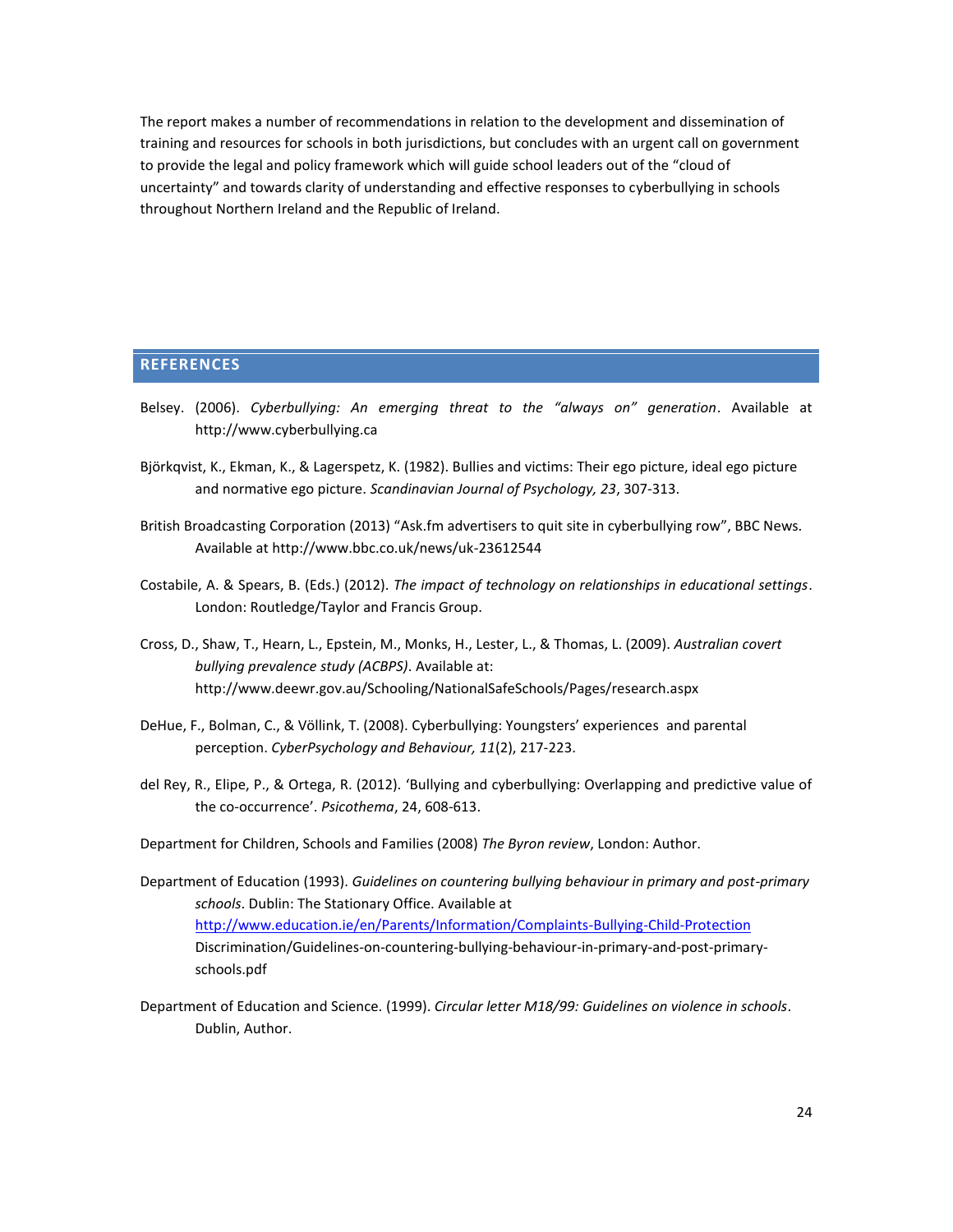- Department of Education and Skills (2013). *Action plan on bullying. Report of the anti-bullying working group to the Minister for Education and Skills*. Dublin: The Stationery Office. Available at: http://www.education.ie/servlet/blobservlet/tl\_3rdlevel\_accessreport.pdf
- Department of Education Northern Ireland (1999) Child protection (pastoral care in schools). Available at http://www.deni.gov.uk/dc1999-10-5.pdf
- Department of Education Northern Ireland (2007) Acceptable use of the Internet and digital technologies in schools (Circular 2007/1). Available at http://www.deni.gov.uk/22 acceptable\_use\_of\_the\_internet\_de\_circular.pdf
- Department of Education Northern Ireland (2011) *The nature and extent of pupil bullying in schools in the north of Ireland*. Available at www.deni.gov.uk
- Dooley, J. J., Pyżalski, J., & Cross, D. (2009). 'Cyberbullying versus face-to-face bullying: A theoretical and conceptual review'. *Zeitschrift für Psychologie / Journal of Psychology*, 217(4), 182-188.
- Education (Welfare) (Amendment) (No. 2) Bill 2012 (Republic of Ireland) Available at http://www.oireachtas.ie/documents/bills28/bills/2012/11212/b11212d.pdf
- Farrington, D. P., & Ttofi, M. M. (2009). School-based programs to reduce bullying and victimization. *Campbell Systematic Reviews 2009:6,* 10.4073/csr.2009.6
- Juvonen, J. & Gross, E. F. (2008). Extending the school grounds? Bullying experiences in cyberspace. *Journal of School Health, 78*(9), 496–505.
- Hinduja, S., & Patchin, J.W. (2012) *School climate 2.0 – Preventing cyberbullying and sexting one classroom at a time*. Thousand Oaks, CA: Corwin.
- Kowalski, R. M., Limber, S. P., & Agatston, P. W. (2008). *Cyber bullying: Bullying in the digital age*. Oxford: Blackwell.
- Langos, C. (2012). Cyberbullying: The challenge to define. *Cyberpsychology, Behaviour, and Social Networking, 15*(6), 285-289.
- Livingstone, S., Haddon, L., Görzig, A., & Ólafsson, K. (2011). *Risks and safety on the internet: The perspective of European children. Full findings*. London School of Economics, London: EU Kids Online.
- Li, Q. (2008). A cross-cultural comparison of adolescents' experience related to cyberbullying. *Educational Research, 50*, 223-234.
- Mc Guckin, C. (2013). School bullying amongst school pupils in Northern Ireland: How many are involved, what are the health effects, and what are the issues for school management? In A. M. O'Moore & P. Stevens (Eds.), *Bullying in Irish education: Perspectives in research and practice*. Cork, Ireland: Cork University Press.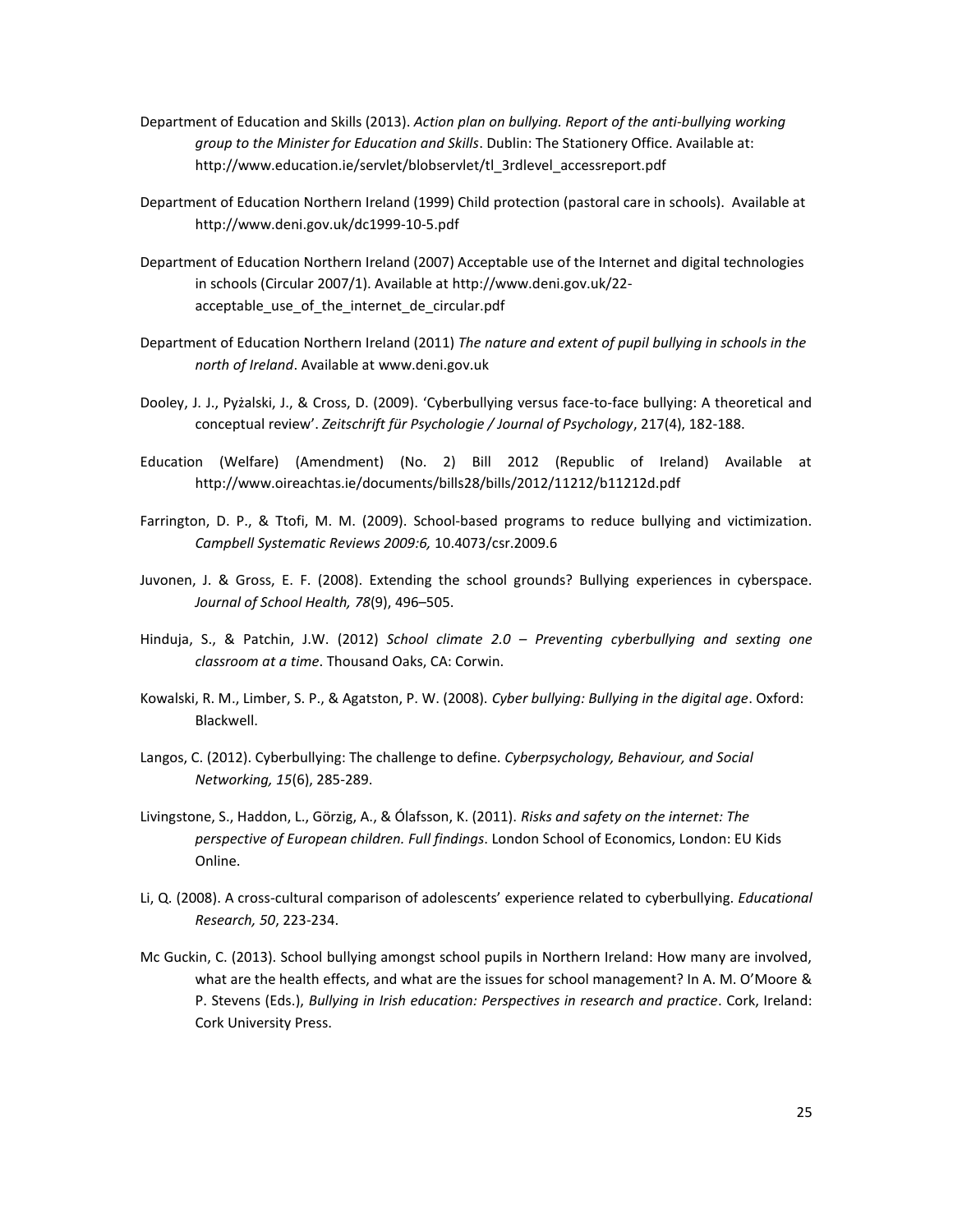- Mc Guckin, C., & Corcoran, L. (2013). Countering bully/victim problems in schools: The role of the Guidance Counsellor. In National Centre for Guidance in Education (Ed.), *The school guidance handbook*. Dublin, Ireland, National Centre for Guidance in Education.
- Mc Guckin, C., Cummins, P., & Lewis, C. A. (2013). School based bullying in Ireland a cause for concern?: A review of research from Northern Ireland and the Republic of Ireland. In C. A. Lewis (Ed.), *Ireland: Economic, political and social issues* (pp. 121-145). Hauppauge, NY: Nova Science.
- Mc Guckin, C., Cummins, P. K., & Lewis, C. A. (2010). f2f and cyberbullying among children in Northern Ireland: Data from the Kids Life and Times Surveys. *Psychology, Society, and Education, 2*, 67-78.
- Mc Guckin, C., & Lewis, C. A. (2008). Management of bullying in Northern Ireland schools: A prelegislative survey. *Educational Research, 50*(1), 9-23. doi: 10.1080/00131880801920361
- Minton, S. J. (2012). Alterophobic bullying and pro-conformist aggression in a survey of upper secondary school students in Ireland. *Journal of Aggression, Conflict and Peace Research, 4*, 86-95.
- Mora-Merchan, J. A., & Jäger, T. (Eds.). (2010). *Cyberbullying: A cross-national comparison.* Landau: Verlag Empirische Pädagogik.
- Northern Ireland Anti-Bullying Forum (2011a) *What is cyberbullying? – a leaflet for parents and carers.* Available at http://niabf.org.uk/images/stories/documents/resources/cyber\_bullying.pdf
- Northern Ireland Anti-Bullying Forum(2011b) *Cyberbullying and the Law in Northern Ireland.* Available at http://niabf.org.uk/images/stories/documents/resources/cyber\_bullying\_and\_the\_law\_in\_north ern\_ireland.pdf
- Office for Internet Safety (2008) *A Guide to Internet Safety for Children*. Available at http://www.internetsafety.ie/website/ois/oisweb.nsf/page/286BBF5D3E55C002802574C10036C 6CB
- Office for Internet Safety (2012) *Get With It – A guide to cyberbullying. Understanding and identifying cyberbullying to help protect your children*. Available at http://www.internetsafety.ie/website/ois/oisweb.nsf/page/7C7F45450A4CDC2B80257514004B6 B10/\$file/GWIT\_Cyberbullying\_Dec12.pdf
- O'Moore, M. (2012). Cyber-bullying: The situation in Ireland. *Pastoral Care in Education: An International Journal of Personal, Social and Emotional Development, 30*(3), 209-223. http://dx.doi.org/10.1080/02643944.2012.688065
- O'Moore, A. M. & Stevens, P. (Eds.) (2013) *Bullying in Irish education: Perspectives in research and practice*. Cork, Ireland: Cork University Press.
- O'Moore, M., & Minton, S. J. (2004). *Dealing with bullying in schools: A training manual for teachers, parents and other professionals*. London: Paul Chapman Publishing.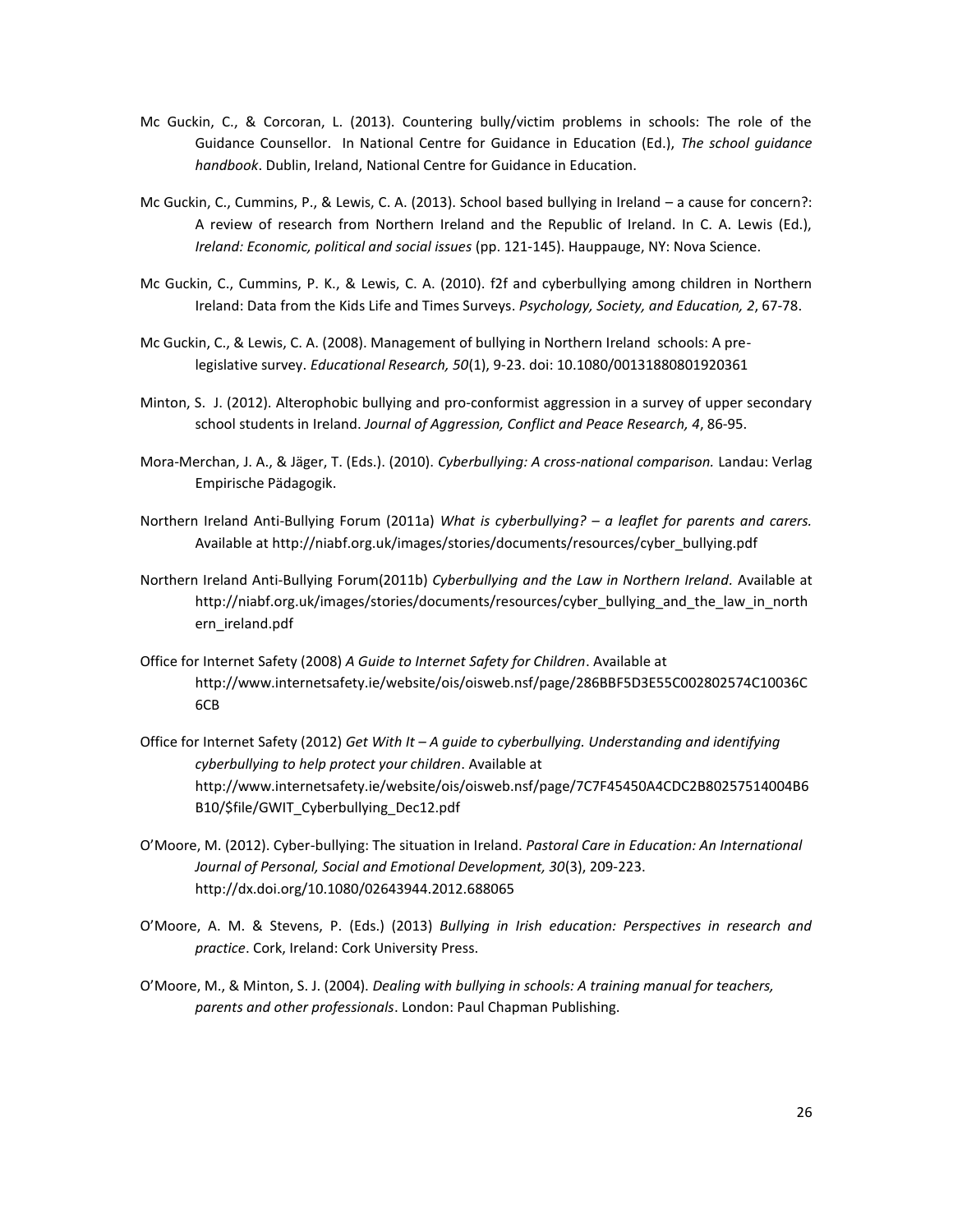- O'Moore, M., & Minton, S. J. (2009). Cyber-bullying: The Irish Experience. In C. Q. S. Tawse (Ed.), *Handbook of Aggressive Behaviour Research* (pp. 269-292). New York: Nova Science Publishers, Inc.
- Olweus, D. (1993). *Bullying at school: What we know and what we can do*. Oxford: Blackwell.
- Patchin, J. W., & Hinduja, S. (2006). Bullies move beyond the schoolyard: A preliminary look at cyberbullying. *Youth Violence and Juvenile Justice, 4*(2), 148-169.
- Purdy, N. & Mc Guckin, C. (2011). *Disablist bullying: An investigation of student teachers' knowledge and confidence.* Armagh, Northern Ireland: The Standing Conference on Teacher Education North and South (SCoTENS).
- Rigby, K. (2002). *New perspectives on bullying*. London and Philadelphia: Jessica Kingsley Publishers.
- Rigby, K. & Smith, P. K. (2011). Is school bullying really on the rise? *Social Psychology of Education, 14*(4), 441–455.
- Rigby, K., Smith, P. K., & Pepler, D. (2004). Working to prevent school bullying: Key issues. In P. K. Smith, D. Pepler & K. Rigby (Eds.), *Bullying in schools: How successful can interventions be?* (pp. 1-12). Cambridge: Cambridge University Press.
- Samara, M., & Smith, P. K. (2008). How schools tackle bullying, and the use of whole school policies: Changes over the last decade. *Educational Psychology, 28*(6), 663-676.
- Slonje, R., & Smith, P. K. (2008). Cyberbullying: Another main type of bullying? *Scandinavian Journal of Psychology, 49*, 147-154.
- Smith, M. (2013). 'School bullying and some law'. In M. O'Moore & P. Stevens (Eds.), *Bullying in Irish education: Perspectives in research and practice*. Cork, Ireland: Cork University Press.
- Smith, P. K. & Steffgen, G. (Eds.) (2013). *Cyberbullying, technology and coping*. Oxfordshire: Psychology Press.
- Smith, P. K., Mahdavi, J., Carvalho, M., Fisher, S., Russell, S., & Tippett, N. (2008). Cyberbullying: its nature and impact in secondary school pupils. *The Journal of Child Psychology and Psychiatry, 49*(4), 376- 385.
- Smith, P. K., Morita, Y., Junger-Tas, J., Olweus, D., Catalano, R., & Slee, P. (Eds.), (1999). *The nature of school bullying: A cross-national perspective*. London and New York: Routledge.
- Tokunaga, R. S. (2010). Following you home from school: A critical review and synthesis of research on cyberbullying victimization. *Computers in Human Behavior, 26*, 277-287.
- UN General Assembly, *Convention on the Rights of the Child*, 20 November 1989, United Nations, Treaty Series, vol. 1577, p. 3, Available at: http://www.refworld.org/docid/3ae6b38f0.html
- Välimäki, M., Almeida, A., Cross, D., O'Moore, M., Berne, S., Deboutte, G., Heiman, T., Olenik-Shemesh, D., Fulop, M., Fandrem, H., Stald, G., Kurki, M., & Sygkollitou, E. (2013). *Guidelines for preventing*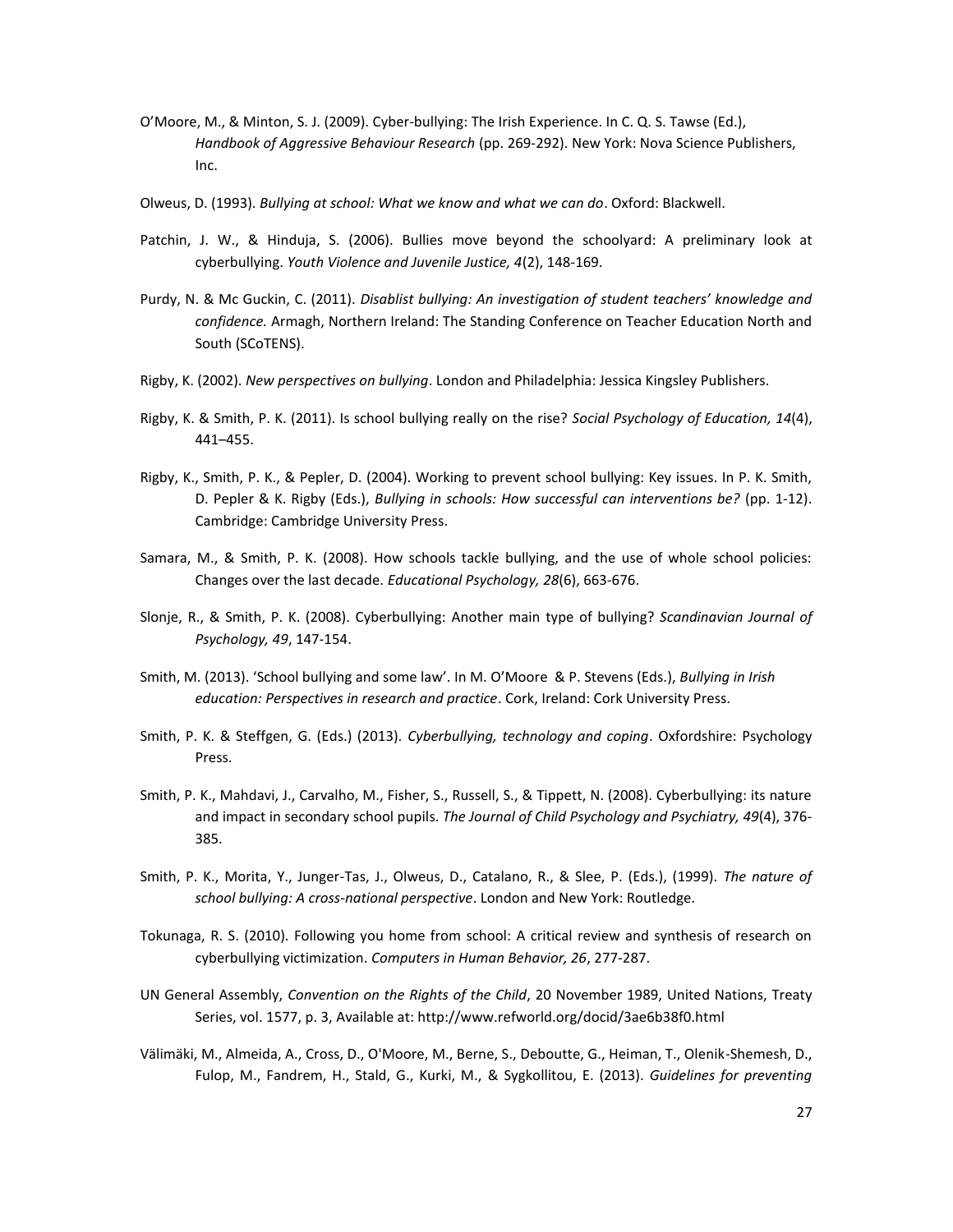*cyber-bullying in the school environment: A review and recommendations. A product of Working Group 3 of COST Action IS0801 addressing Cyber-bullying*. Available at: https://sites.google.com/site/costis0801/guideline

- Vandebosch, H., Van Cleemput, K., Mortelmans, D., & Walrave, M. (2006). *Cyberpesten bij jongeren in Vlaanderen. [Cyberbullying amongst youngsters in Flanders]*. Brussels: viWTA.
- Völlink, T., Dehue, F., & Mc Guckin, C. (Eds.) (2014). *Cyberbullying and youth: From theory to interventions. Current Issues in Social Psychology Series*. Oxfordshire: Psychology Press.
- Willard, N. (2007). The authority and responsibility of school officials in responding to cyberbullying. *Journal of Adolescent Health, 41*, 64-65.
- Ybarra, M. L., & Mitchell, K. J. (2004). Online aggressor/targets, aggressors, and targets: a comparison of associated youth characteristics. *Journal of Child Psychology and Psychiatry, 45*, 1308-1316.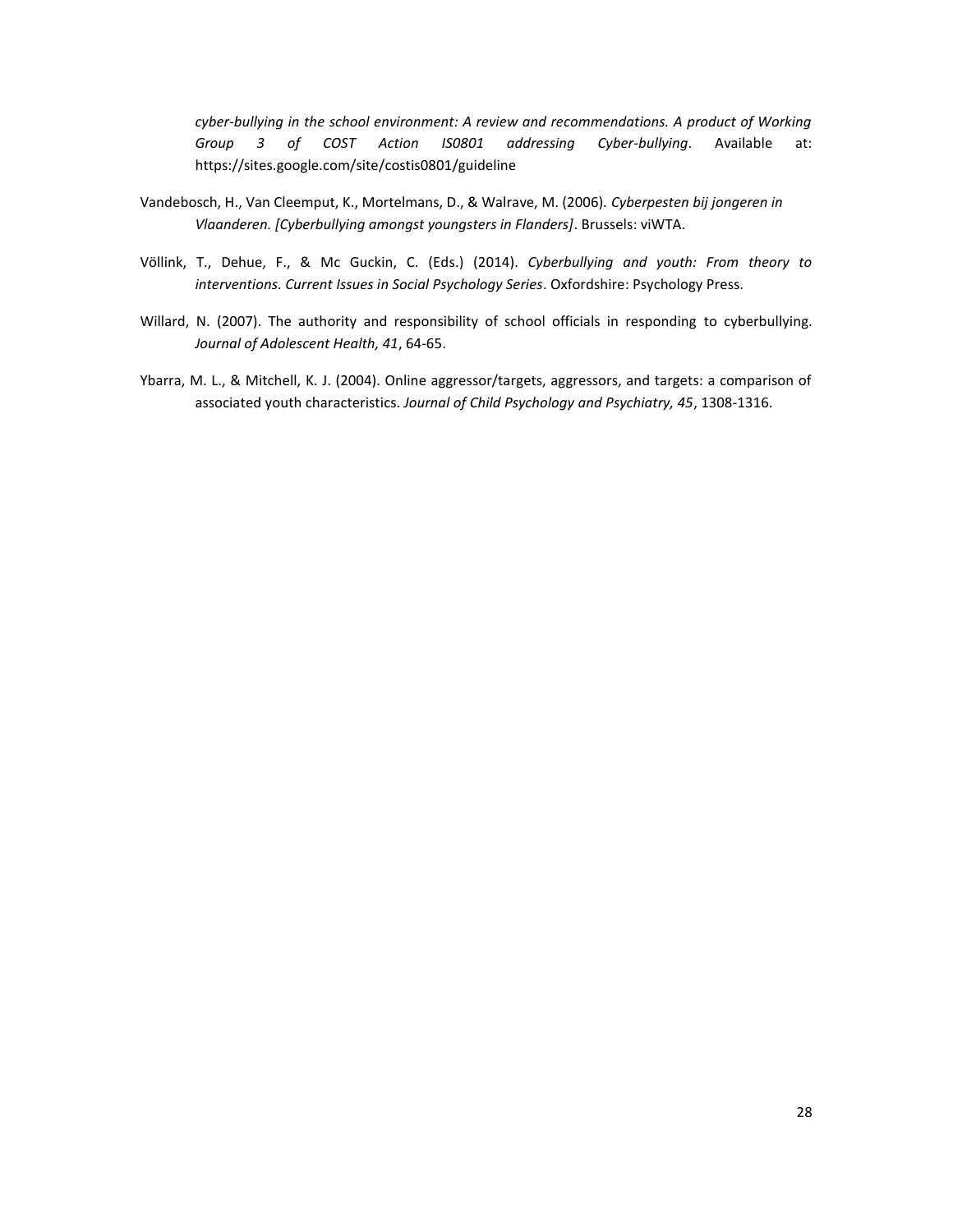# <span id="page-28-0"></span>**APPENDIX 1: QUESTIONNAIRE**







# **Cyberbullying and the Law**

What is Bullying? - 'A student is being bullied or victimized when he or she is exposed, repeatedly and over time, to negative actions on the part of one or more other students' (Olweus, 1993, p.9)

What is Cyberbullying? - "Cyberbullying is any behavior performed through electronic or digital media by individuals or groups that repeatedly communicates hostile or aggressive messages intended to inflict harm or discomfort on others." (Tokunaga, 2010, p.278)

| 1 | Is your school a primary or post-primary school?                   | $\Box$ Primary<br>□ Post-Primary                                                                 |
|---|--------------------------------------------------------------------|--------------------------------------------------------------------------------------------------|
| 2 | How many pupils are currently registered in your school?           |                                                                                                  |
| 3 | Is your school single-sex or mixed?                                | $\Box$ Single-sex (girls only)<br>$\Box$ Single-sex (boys only)<br>$\Box$ Mixed (girls and boys) |
| 4 | How many teaching staff are currently employed in your school?     |                                                                                                  |
| 5 | How many non-teaching staff are currently employed in your school? |                                                                                                  |
| 6 | Do you have an anti-bullying policy in your school?                | $\Box$ Yes<br>$\Box$ No                                                                          |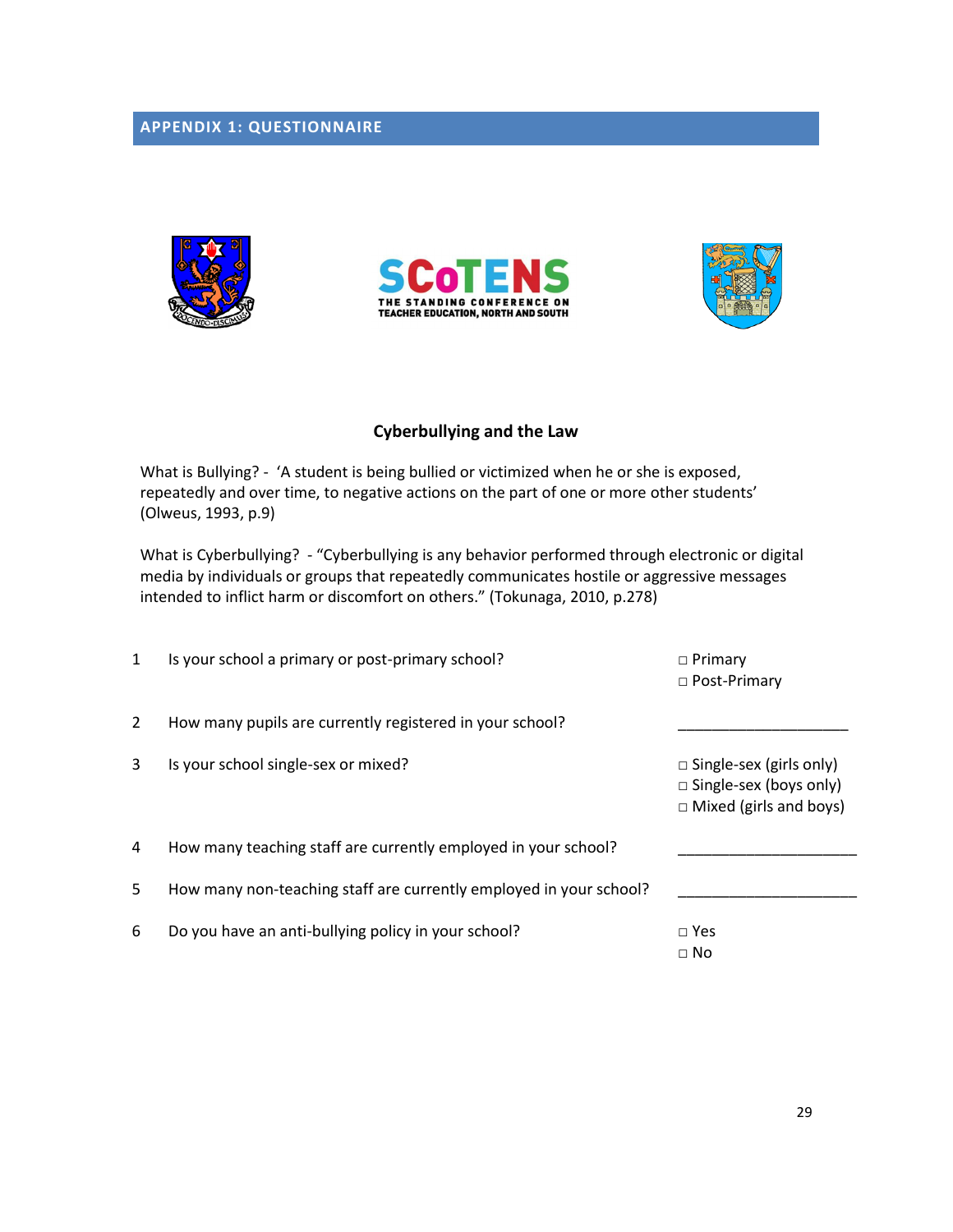| 7  | If yes, is this a separate, stand-alone policy or is it a part of your<br>school's Behaviour Policy?                                                                                                                                                                                                                                                                                                                                                           | $\Box$ N/A<br>$\square$ Separate policy<br>□ Part of the Behaviour Policy<br>□ Other _________________ |
|----|----------------------------------------------------------------------------------------------------------------------------------------------------------------------------------------------------------------------------------------------------------------------------------------------------------------------------------------------------------------------------------------------------------------------------------------------------------------|--------------------------------------------------------------------------------------------------------|
| 8  | If you do not have a policy, do you intend implementing one?                                                                                                                                                                                                                                                                                                                                                                                                   | $\Box$ Yes - When?<br>$\square$ No                                                                     |
| 9  | Does your anti-bullying policy refer to cyberbullying?                                                                                                                                                                                                                                                                                                                                                                                                         | $\Box$ Yes<br>$\Box$ No                                                                                |
| 10 | Have teaching staff at your school received any training to<br>prevent/deal with traditional (i.e. non-cyber) bullying?                                                                                                                                                                                                                                                                                                                                        | $\Box$ Yes<br>$\Box$ No                                                                                |
| 11 | Have teaching staff at your school received any training on cyber<br>safety (i.e. safe, responsible use of mobile phones and the Internet)?                                                                                                                                                                                                                                                                                                                    | $\square$ Yes<br>$\square$ No                                                                          |
| 12 | Have teaching staff at your school received any training on procedures<br>for dealing with cyberbullying incidents?                                                                                                                                                                                                                                                                                                                                            | $\Box$ Yes<br>$\Box$ No                                                                                |
| 13 | If teaching staff did receive training, what<br>form did this take (e.g. seminar,<br>presentation from an invited speaker,<br><u> 1989 - Johann John Stone, markin film yn y system yn y system yn y system yn y system yn y system yn y system</u><br>part of their Initial Teacher Education<br><u> 1989 - Johann John Stoff, deutscher Stoffen und der Stoffen und der Stoffen und der Stoffen und der Stoffen u</u><br>etc) and who provided the training? |                                                                                                        |
| 14 | Have pupils at your school received any training to prevent/deal with<br>traditional (i.e. non-cyber) bullying?                                                                                                                                                                                                                                                                                                                                                | $\Box$ Yes<br>$\Box$ No                                                                                |
| 15 | Have pupils at your school received any training on cyber safety<br>(i.e. safe, responsible use of mobile phones and the Internet)?                                                                                                                                                                                                                                                                                                                            | $\square$ Yes<br>$\square$ No                                                                          |
| 16 | Have pupils at your school received any training to prevent/deal with<br>cyberbullying?                                                                                                                                                                                                                                                                                                                                                                        | $\square$ Yes<br>$\Box$ No                                                                             |
| 17 | If pupils did receive training, what form did<br>this take (e.g. presentation from an invited<br>expert, curriculum, etc.)?                                                                                                                                                                                                                                                                                                                                    |                                                                                                        |

18 Have the parents of your pupils received any training to help  $\Box$  Yes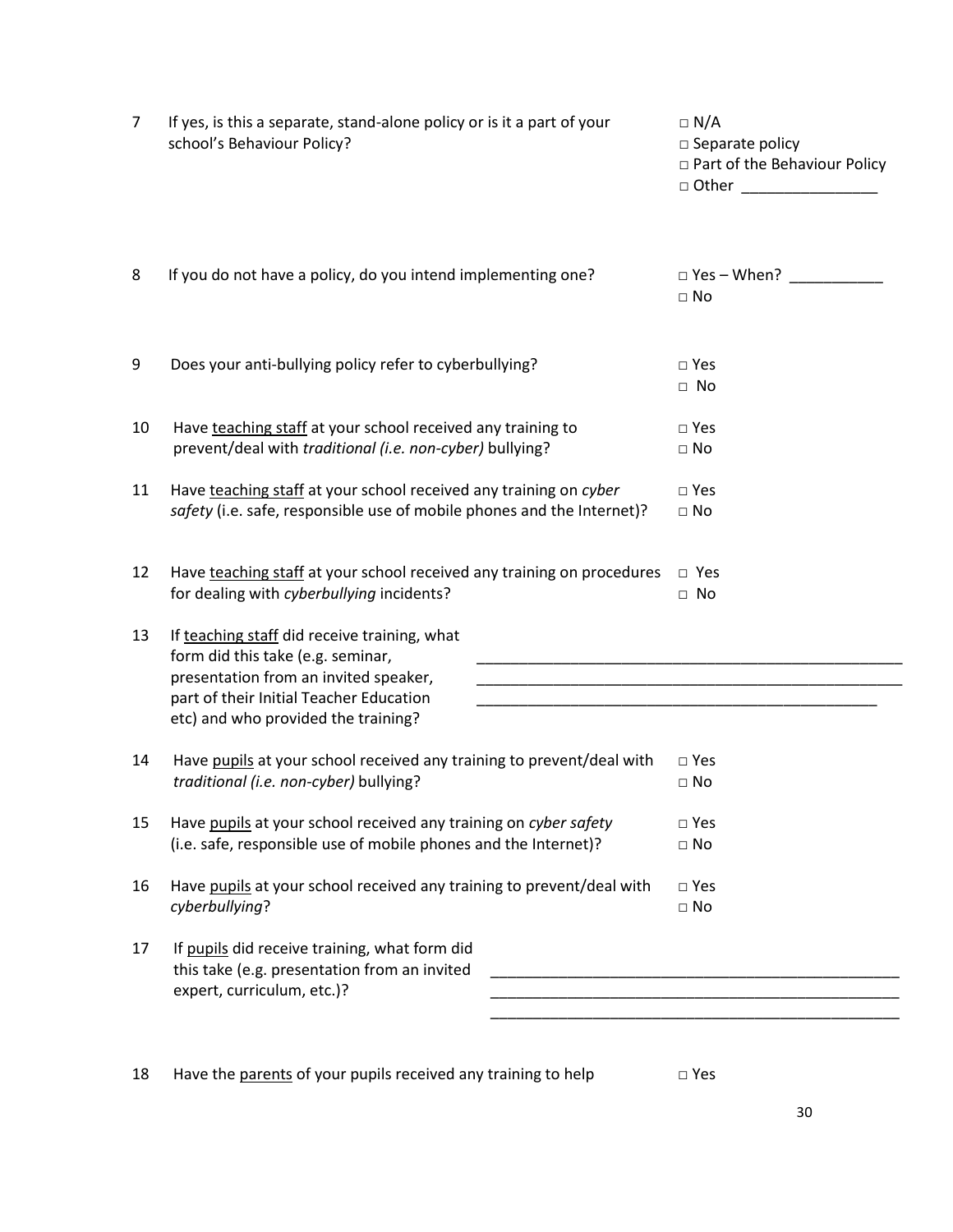|    | prevent/deal with traditional (i.e. non-cyber) bullying?                                | $\square$ No    |
|----|-----------------------------------------------------------------------------------------|-----------------|
| 19 | Have the parents of your pupils received any training on cyber safety                   | $\Box$ Yes      |
|    | (i.e. safe, responsible use of mobile phones and the Internet)?                         | $\Box$ No       |
| 20 | Have the parents of your pupils received any training to help                           | $\Box$ Yes      |
|    | prevent/deal with cyberbullying?                                                        | $\Box$ No       |
| 21 | If parents did receive training, what form<br>did this take (e.g. seminar, presentation |                 |
|    | from an invited speaker, etc) and who<br>provided the training?                         |                 |
|    |                                                                                         |                 |
| 22 | Have you designated a member/members of staff to deal with                              | $\Box$ Yes      |
|    | incidents of cyberbullying?                                                             | $\square$ No    |
| 23 | If yes, have they received training for this position?                                  | $\Box$ Yes      |
|    |                                                                                         | $\Box$ No       |
| 24 | Are you aware of any incident of cyberbullying in your school to date?                  | $\Box$ Yes      |
|    |                                                                                         | $\Box$ No       |
|    |                                                                                         |                 |
| 25 | In the past couple of months how many incidents of <i>traditional</i>                   | $\Box$ 0        |
|    | bullying have come to your attention?                                                   | $\Box$ 1-5      |
|    |                                                                                         | $\Box$ 6-10     |
|    |                                                                                         | $\square$ 11-15 |
|    |                                                                                         | $\Box$ 16-20    |
|    |                                                                                         | $\Box$ 20+      |
| 26 | In the past couple of months how many incidents of cyberbullying                        | $\Box$ 0        |
|    | have come to your attention?                                                            | $\Box$ 1-5      |
|    |                                                                                         | $\Box$ 6-10     |
|    |                                                                                         | $\square$ 11-15 |
|    |                                                                                         | $\Box$ 16-20    |
|    |                                                                                         | $\Box$ 20+      |
| 27 | Have you received any guidance from the Department of Education                         | $\Box$ Yes      |
|    | regarding cyberbullying?                                                                | $\Box$ No       |
| 28 | If yes, can you give details of the                                                     |                 |
|    | guidance?                                                                               |                 |

\_\_\_\_\_\_\_\_\_\_\_\_\_\_\_\_\_\_\_\_\_\_\_\_\_\_\_\_\_\_\_\_\_\_\_\_\_\_\_\_\_\_\_\_\_\_\_\_\_\_\_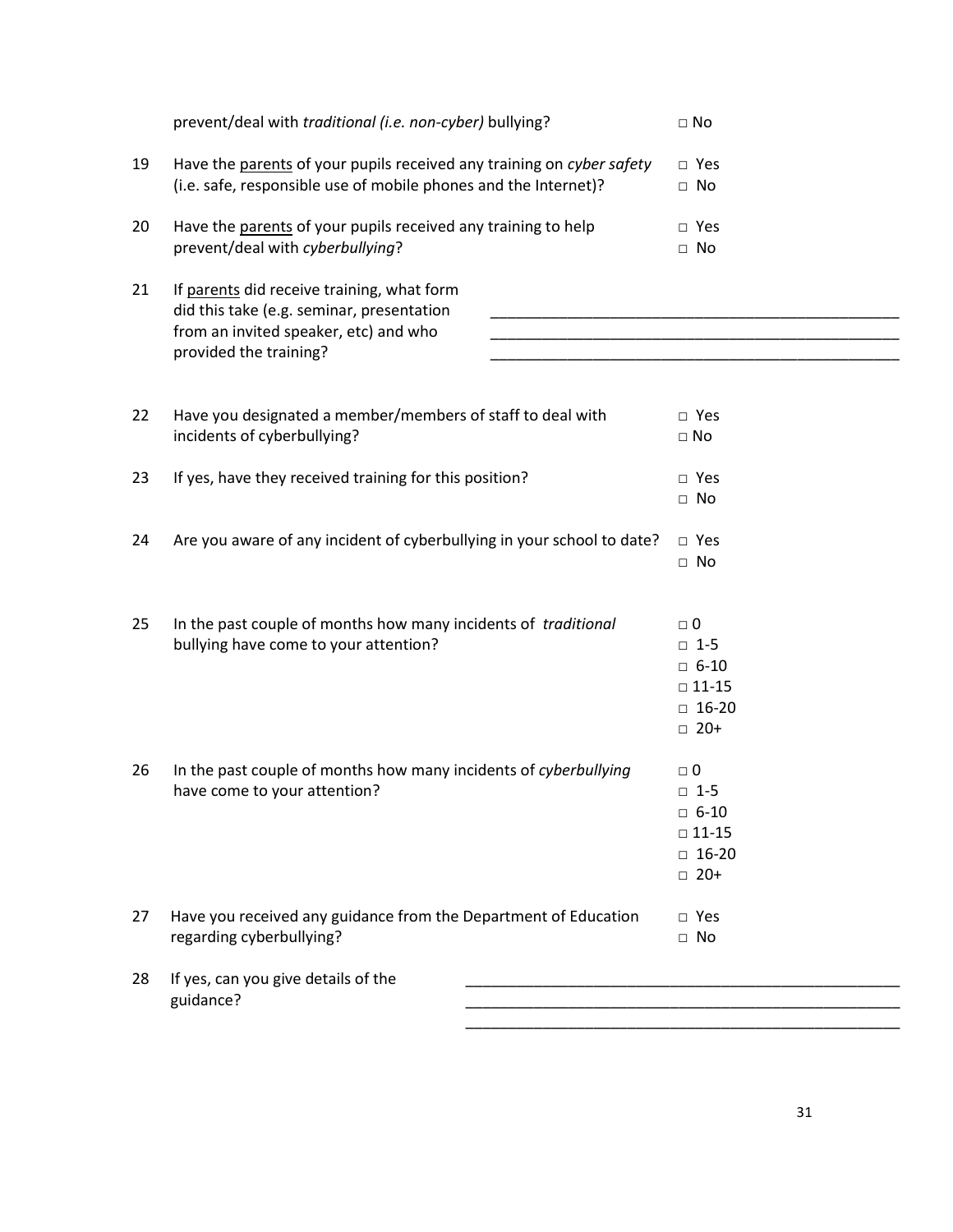| 29 Have you availed of any resources/materials in relation to | □ Yes |
|---------------------------------------------------------------|-------|
| cyberbullying (e.g. NI Anti-Bullying Forum resources)         | ⊟ No  |

| 30 | If yes, can you outline the resources |  |
|----|---------------------------------------|--|
|    | you used?                             |  |
|    |                                       |  |
|    |                                       |  |

# 31 Please circle your chosen response to the following list of statements.

Strongly Disagree (SD), Disagree (D), Unsure (U), Agree (A), and Strongly Agree (SA).

| $\mathbf{1}$ | Cyberbullying is a growing problem in my school.                                                                                           | SD              | D      | U      | A      | SA       |
|--------------|--------------------------------------------------------------------------------------------------------------------------------------------|-----------------|--------|--------|--------|----------|
| 2            | It is not the school's responsibility to deal with cyberbullying.                                                                          | SD              | D      | U      | A      | SA       |
| 3            | I feel that the issue of cyberbullying is not as problematic as presented by the<br>media.                                                 | <b>SD</b>       | D      | U      | A      | SA       |
| 4            | Schools need more guidance in tackling cyberbullying.                                                                                      | <b>SD</b>       | D      | U      | A      | SA       |
| 5<br>6       | Cyberbullying is more common among girls than boys in my school.<br>I feel confident in responding to cases of cyberbullying in my school. | <b>SD</b><br>SD | D<br>D | U<br>U | A<br>A | SA<br>SA |
| 7            | I feel that I am supported by colleagues when having to deal with bullying.                                                                | <b>SD</b>       | D      | U      | A      | SA       |
| 8            | I feel that I am supported by colleagues when having to deal with<br>cyberbullying.                                                        | <b>SD</b>       | D      | U      | A      | SA       |
| 9            | I know the relevant legislation regarding traditional bullying.                                                                            | <b>SD</b>       | D      | U      | A      | SA       |
| 10           | I know the relevant legislation regarding cyberbullying.                                                                                   | SD              | D      | U      | A      | SA       |
| 11           | I would welcome greater clarification of the legal responsibilities of schools in<br>relation to cyberbullying.                            | <b>SD</b>       | D      | U      | A      | SA       |
| 12           | I am familiar with the Department of Education policy on cyberbullying in<br>schools.                                                      | SD              | D      | U      | A      | SA       |
| 13           | There are enough age-appropriate resources already to allow teachers to<br>deliver e-safety lessons in schools.                            | SD              | D      | U      | A      | SA       |
| 14           | Teachers in my school have been victims of cyberbullying from pupils.                                                                      | <b>SD</b>       | D      | U      | A      | SA       |
| 15           | Teachers in my school have been victims of cyberbullying from parents.                                                                     | SD              | D      | U      | A      | SA       |
| 16           | Teachers in my school have been victims of cyberbullying from other<br>teachers in the school.                                             | <b>SD</b>       | D      | U      | A      | SA       |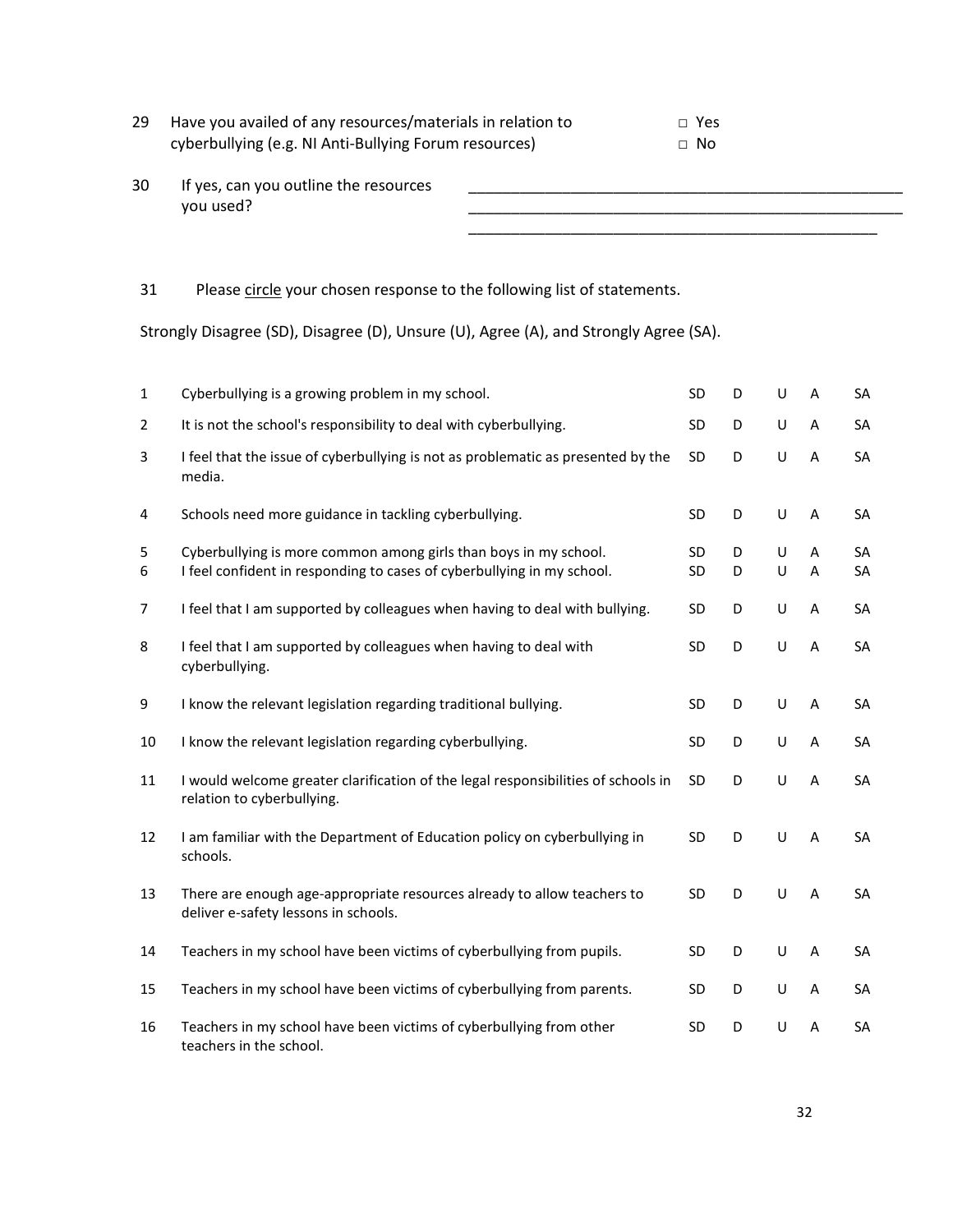| 17 | It is important that all teachers are taught about how to prevent/tackle cases<br>of cyberbullying.                           | <b>SD</b> | D | U | A              | SA |
|----|-------------------------------------------------------------------------------------------------------------------------------|-----------|---|---|----------------|----|
| 18 | I would be interesting in attending a course on "Cyberbullying and the Law" if<br>it was offered.                             | <b>SD</b> | D | U | $\overline{A}$ | SA |
| 19 | It is important that teachers are taught about how to use social networking<br>sites responsibly.                             | <b>SD</b> | D | U | $\overline{A}$ | SA |
| 20 | Teachers in my school have used social media as a teaching methodology.                                                       | <b>SD</b> | D | U | $\mathsf{A}$   | SA |
| 32 | What would help you as you seek to address the issue of cyberbullying?<br>(NOTE: Please circle as many responses as you wish) |           |   |   |                |    |
|    | More practical strategies for dealing with incidents of cyberbullying.                                                        |           |   |   |                |    |
|    | More resources for teaching pupils about e-safety.                                                                            |           |   |   |                |    |
|    | More information on the legal position of schools in relation to cyberbullying.                                               |           |   |   |                |    |
|    | More policy guidance on cyberbullying from the Department of Education.                                                       |           |   |   |                |    |
|    | More information for parents on preventing/tackling cyberbullying.                                                            |           |   |   |                |    |
|    | A dedicated section of the Department of Education website on cyberbullying.                                                  |           |   |   |                |    |

More CPD courses to help schools respond to cyberbullying.

\_\_\_\_\_\_\_\_\_\_\_\_\_\_\_\_\_\_\_\_\_\_\_\_\_\_\_\_\_\_\_\_\_\_\_\_\_\_\_\_\_\_\_\_\_\_\_\_\_\_\_\_\_\_\_ \_\_\_\_\_\_\_\_\_\_\_\_\_\_\_\_\_\_\_\_\_\_\_\_\_\_\_\_\_\_\_\_\_\_\_\_\_\_\_\_\_\_\_\_\_\_\_\_\_\_\_\_\_\_\_

Other *(please specify)*:

*Thank you very much for completing this questionnaire. Please return it in the pre-paid envelope.*

\_\_\_\_\_\_\_\_\_\_\_\_\_\_\_\_\_\_\_\_\_\_\_\_\_\_\_\_\_\_\_\_\_\_\_\_\_\_\_\_\_\_\_\_\_\_\_\_\_\_\_\_\_\_\_